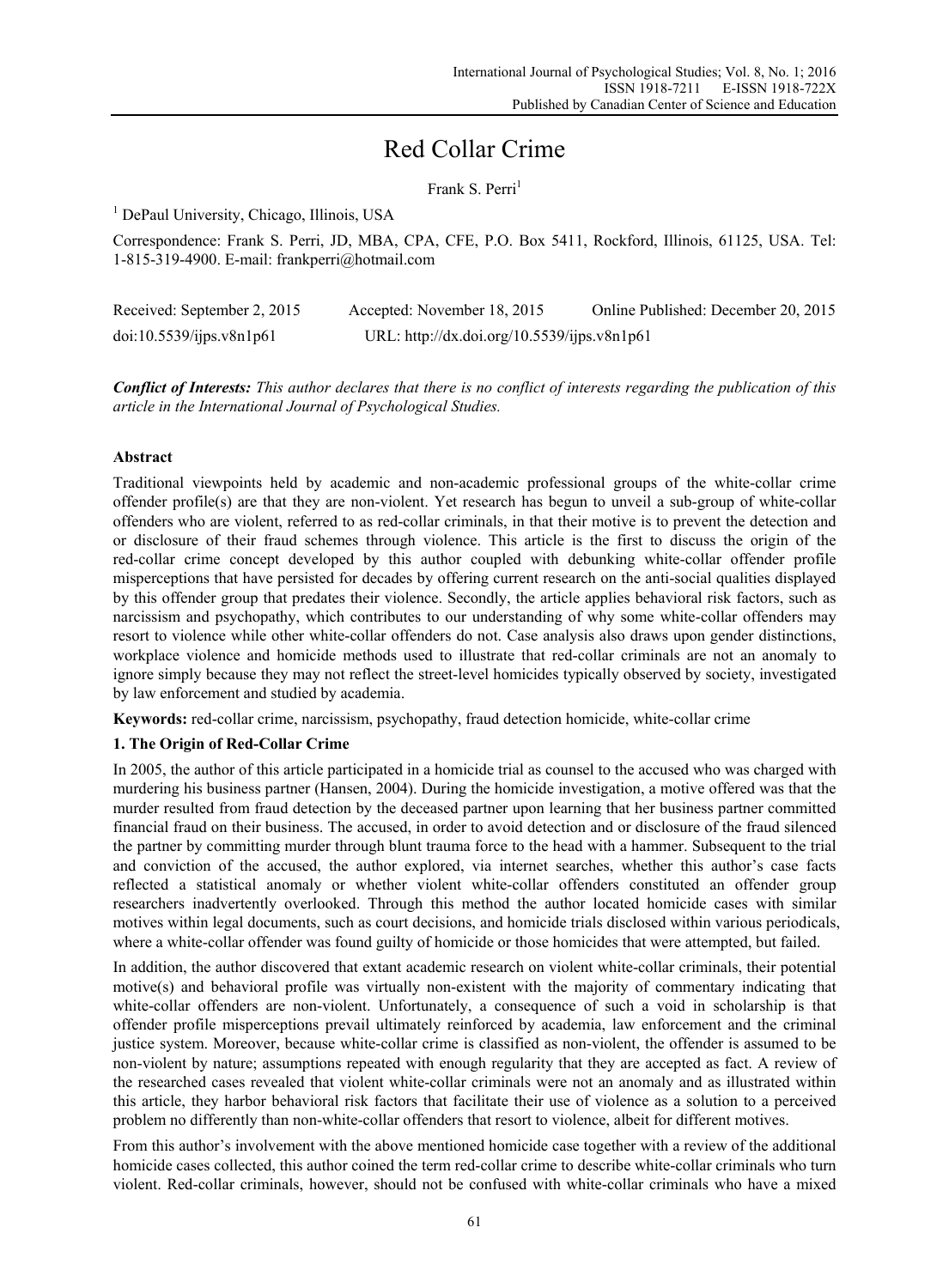criminal history of white-collar and non-white-collar crime that might include violent criminal histories. It is the motive behind the violence that determines the offender sub-group as a red-collar crime. Red-collar criminals engage in violence to silence those, as stated above, who are in a position to detect and/or disclose their fraud schemes: hence the name fraud detection homicide describing the motive to classify the murder. The instrumental, planned nature of these disclosed red-collar homicides together with those attempted were derived from case facts in written judicial opinions, investigative and prosecutorial disclosures and review of case facts that support conclusions as to the underlying motive.

In reviewing the various classifications of crime and in particular homicide, the author found that different types of homicides, such as sexual homicides, parricides, contract killings, domestic homicides to name a few, are counted, classified and studied for behavioral patterns and offender characteristics facilitating statistical analysis (Douglas et al., 1992). To date for example, fraud detection homicides are not tracked and studied in the same way, limiting the amount of research to support this paper. Thus there are no longitudinal studies as to how many red-collar crimes have been committed limiting the amount of knowledge available as to not only descriptive statistics such as age, gender, race, types of frauds that preceded the homicide, and victimology, but also as to their behavioral make-up. It is the author's belief, however, that it is more advantageous to begin the conversation by offering a template to refine and clarify their profile rather than ignore this lethal group simply because information may be incomplete at the moment.

Section two of this article covers several important areas including white-collar offender profile misperceptions and the consequences of not understanding the anti-social qualities that are antecedents to their violence. However to understand red-collar criminals, it is necessary to examine the underlying criminal and behavioral traits of white-collar criminals that may facilitate the decision to resort to violence. Unfortunately, despite the enormity of economic damage committed by this offender group (Freidrichs, 2007), be it financial, emotional or physical (Pleyte, 2003), the characteristics of white-collar offending and their behavioral characteristics have been understudied to society's detriment even though this offense, at times, is perceived as more serious than traditional street-level crimes (Harel, 2015). There exists a bias, whether conscious or not, that there is something inherently different about the white-collar offender profile that prompts a different analysis than non-white-collar offenders instead of examining the similarities in their criminal attitudes (Brody, Melendy, & Perri, 2012).

Furthermore, white-collar crime scholarship historically and behavioral traits associated with such offenders remains sparse (Simpson, 2013); however, this does not mean they may not harbor traits that facilitate criminal decision making (Alalehto, 2003). The fact that these offenders aggress against others in a manner that is not reflective of traditional notions of criminality or in ways that are easily recognizable by the general public does not mean that they are not capable of inflicting harm to others. Research has begun to reveal that white-collar offenders manifest their aggression in a different form against others and/or organizations to satisfy a motive no differently than non-white-collar offenders creating victims nonetheless (Perri, Brody, & Paperny, 2014). Yet, scholars have virtually ignored researching violent white-collar offenders (Brody & Kiehl, 2010). If behavioral traits are important risk factors for common forms of crime, their potential application to white-collar crime are a logical extension and an important issue to explore in the context of these offenders (Listwan, Piquero, & Van Voorhis, 2010).

Sections three through seven examines the transition from offenders that engage in white-collar crime to those that resort to violence by exploring the behavioral traits that may serve as violence risk factors coupled with reviewing red-collar cases displaying various behavioral traits. Although not a comprehensive explanation for white-collar crime, the author agrees with white-collar scholars Benson and Simpson in that if individuals harbor identifiable behavioral traits that can be considered risk factors that increase the probability of engaging in anti-social behaviors "we should not be particularly surprised" when they commit white-collar crime (2009, p. 51) or when they resort to violence (Perri, 2011c). Though only committed by a subgroup of white-collar criminals, a tendency towards violence is not surprising considering many white-collar criminals harbor the same deviant personality traits as conventional street-level criminals. Consequently, although fraud and murder are two distinct crimes, the behavioral traits of the offenders may be the driving force behind both crimes (Ablow, 2008). For example, research confirms that there is a relationship between the behavioral traits of narcissism and psychopathy, creating a negative synergy when they combine with criminal thinking patterns increasing the risk of both non-white-collar crime, white-collar crime and eventually violence (Perri, 2013).

The article also examines female participation in white-collar crime that eventually turns to lethal violence by examining gender distinctions and similarities. In addition, this author illustrates through case examples that red-collar crime permeates not only the workplace arena, but also unexpected venues such as families where one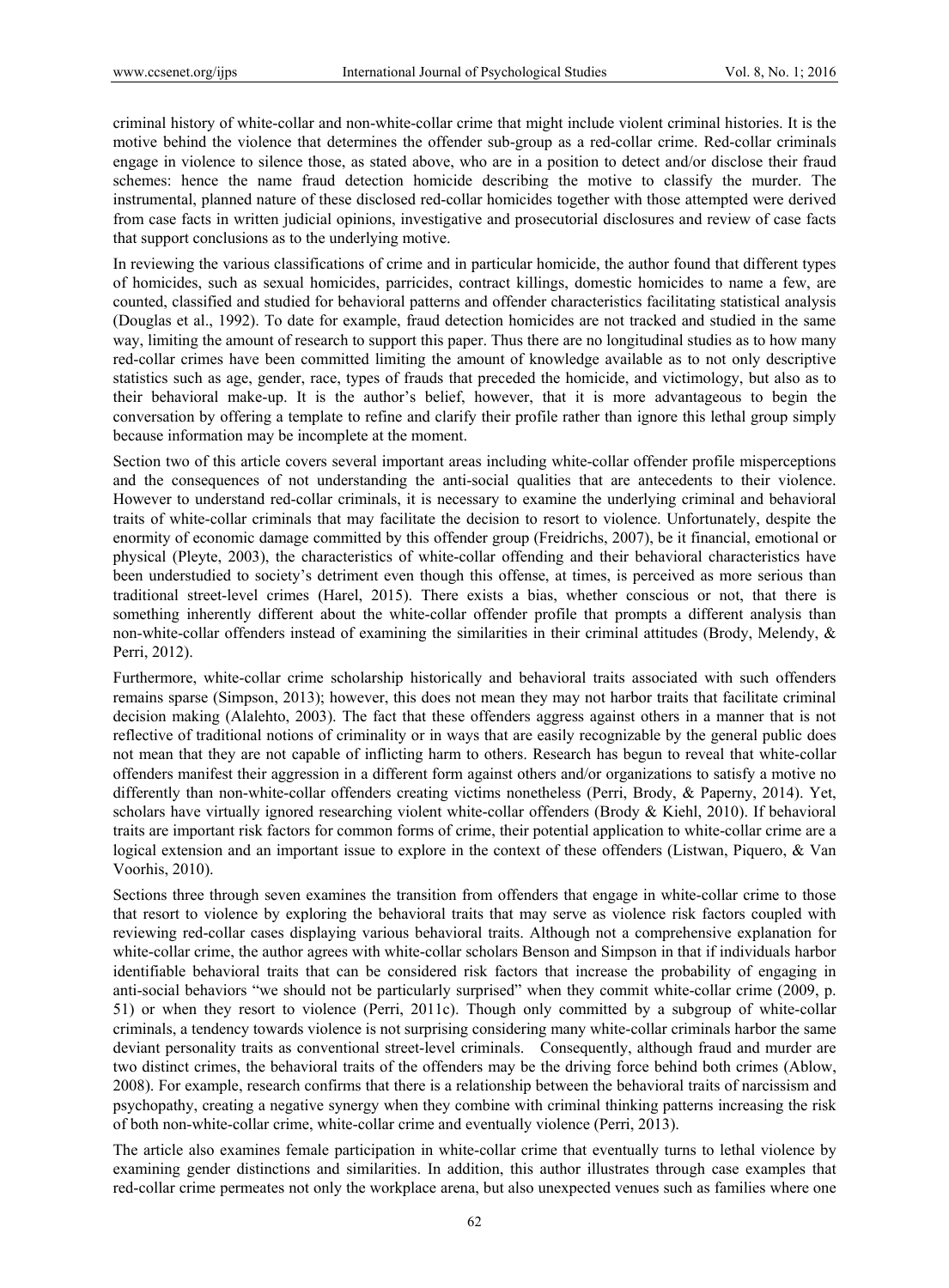family member is exploiting other family members through fraud schemes that eventually ends with members being murdered or with attempts on their lives being made.

This article concludes on a cautious note. At times relying on erroneous preconceived notions of what the face of criminality should resemble may expose one to risks that are real and lethal, but ignored. It is the author's hope that scholars from diverse disciplines will devote their talents to researching this understudied offender group so that offender profile misperceptions can be neutralized, behavioral risk factors can be refined, violence investigations can examine homicide methods and motives that are apparent but not necessarily considered coupled with understanding this crime's victimology.

### **2. White-Collar Offender Profile Misperceptions**

Although Edwin Sutherland popularized the use of the term white-collar crime, for purposes of this paper, the socio-economic status of the offender important to Sutherland's understanding of white-collar crime is not relevant for purposes of this paper. The socio-economic status of an offender may be important for profiling and statistical purposes, however, it is not relevant in classifying red-collar crimes because the offender's socio-economic status does not alter the definition of what constitutes a homicide. Homicides are committed by a wide spectrum of individuals on the socio-economic continuum from those that are wealthy to those that are poor. Thus, white-collar crime is considered a broad category reflecting high-level corporate misconduct that reflected Sutherland's perception of its offenders (Hasnas, 2003), occupational fraud schemes by middle-class citizens (Weisburd et al., 1991), as well as predatory offenders (Bucy et al., 2008).

White-collar criminals are often thought as unlikely to be processed in the criminal justice system following an initial brush with the law in addition to being "neither violent [nor] anti-social" (Mauer, 1974, p. 152). A common misperception is that white-collar crimes represent out of character offenses because white-collar criminals, who are generally educated, employed, and considered law-abiding, exhibit ethical behavior in other facets of their lives and are therefore less apt to engage in crime despite the magnitude of their harm (Brody, Melendy, & Perri, 2012). This misperception persisted for many decades because scholars in the various social and behavioral sciences failed to apply the criminal thinking traits to white-collar offenders as contrasted to non-white-collar offenders. Criminological scholarship focused more on conventional crimes such as violence, narcotics and property related offenses (Lilly, Cullen, & Ball, 2011) as well as examining social processes within an organization that might serve as risk factors for fraud to flourish (Sutherland, 1949) while rejecting individual personality traits as potential fraud offender risk factors (Perri, Lichtenwald, & Mieczkowska, 2014). Both non-white-collar and white-collar offenders display consistent criminal thought patterns and attitudes about others and/or situations to exploit and these thought patterns apply to considering violence as a solution to a perceived problem regardless of one's socio-economic standing (Samenow, 1984).

Understanding criminological thought patterns of white-collar offenders requires debunking myths surrounding the white-collar offender profile in that these offenders do not represent a homogenous offender group, which is often at the root of the misperception. The degrees of deviancy and criminal histories they represent is no different than non-white-collar offenders (Walters & Geyer, 2004) together with the fact that criminal thinking patterns coupled with behavioral traits attributable to white-collar offenders can no longer be considered anomalies to ignore (Ragatz & Fremouw, 2010). Not understanding the criminal thinking that supports offender attitudes exacerbates erroneous character assumptions individuals rely upon to form opinions about this offender group that may expose them to financial exploitation risks to being targets of violence by the same individuals they believed would not have the capacity to resort to violence. This author agrees with the comments by white-collar crime scholars Schlegel and Weisburd who state that "attention to white-collar crime will best be served in the future by studying the similarities and differences between white-collar crimes and those referred to as common crimes" (1992, p. 4).

#### *2.1 Offender Criminal Thinking Patterns and Attitudes*

Forensic criminal psychologist Dr. Stanton Samenow cautions against the premise that a crime may be out of character for an offender because of no history of prior offenses, has an excellent employment history, and appears to be an upstanding member of the community (Samenow, 2010a) and this premise holds true for white-collar offenders just as it does for non-white-collar offenders (Perri, 2013). Some academicians argue that offender character evidence is irrelevant as they relate to criminal behavior (Heath, 2008), however the issue is whether character and attitudes are revealed when a decision is made to engage in anti-social activity. During Samenow's over 40 years of research, evaluation, and treatment of criminals, he has yet to find an individual who did something not within his or her character (Samenow, 2010b). He further states that often there is a lack of information about particular aspects of a person's behavior, thought processes and thinking patterns pre-dating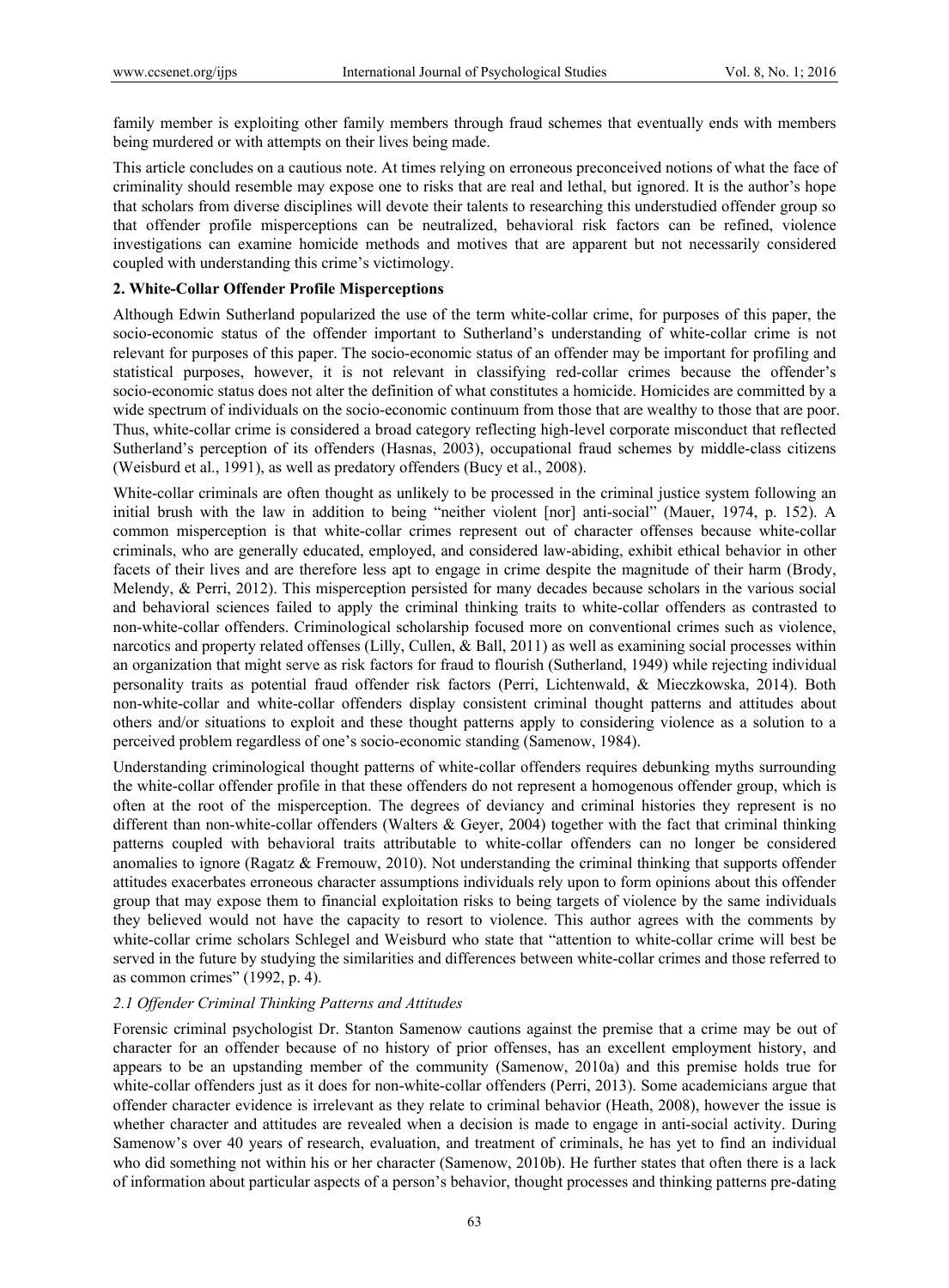their offense that have long been present, yet expressing themselves at a moment of opportunity (Samenow, 2010a). The fact than an offender chooses to engage in an act that was not within his or her ordinary lifestyle choice, or that the offender would have preferred an alternative path rather than having to commit a crime to satisfy a motive does not mean it was not within one's character or that anti-social qualities were not revealed (Perri et al., 2014).

Offenders engage in a cost-benefit analysis or some type of risk assessment and decide whether it is more advantageous to move forward with a crime or not (Shover & Wright, 2001). Criminal, anti-social attitudes permeate all socio-economic levels and Edwin Sutherland was one of the first to begin to apply criminal thinking attributes to white-collar offenders (Bodeszek & Hyland, 2012). Anti-social/criminal thinking has been conceptualized as distorted or concentrated thought patterns involving attitudes and values that support a criminal lifestyle by rationalizing and justifying law-breaking behavior (Taxman, Rhodes, & Dumenci, 2011): in other words, thinking that says it is alright to violate others and/or the property of others. Criminal traits displayed include but are not limited to rationalizations, exploitations, entitlement, power orientation, lack of empathy, and a disregard for rules, norms, and social boundaries (Walters, 1995). These anti-social and criminal thinking traits apply to white and red-collar offenders (Walters, 2002; Walters & Geyer, 2004; Perri & Lichtenwald, 2007).

Adults convicted of white-collar crimes are often repeat offenders no differently than non-white-collar offenders (Weisburd, Warring, & Chaye, 2001), countering the belief that white-collar offenders "do not have a commitment to crime as a way of life" because the loss of "social status, respectability, money, a job, and a comfortable home and family" deters them from a criminal lifestyle unlike street-level offenders who have no concern about how criminality affects their future or status (Shover & Wright, 2001, p. 369). However, studies have shown that "[e]ven though fraud and larceny offenders have lower recidivism rates" for first-time offenders, for offenders with a criminal history, "the recidivism rates of these offenses exceeds 50 percent", which is comparable with the recidivism rates for robbery and firearm offenders (Weissmann & Block, 2007, p. 290). Walters and Geyer (2004) found that "white collar offenders do not form a homogenous group with respect to their pattern of offending, level of deviance, attitudes toward crime, or social identity" (p. 280), coupled with histories of violence, property offenses and substance abuse that are traditionally thought to be attributed mainly to uneducated, street-level offenders (Harel, 2015). There are white-collar criminals whose criminal deviancy and criminal thinking traits are indistinguishable from non-white-collar criminals, especially those that are chronic re-offenders (Walters & Geyer, 2004). Moreover, the complexion of white-collar criminals starts to change when there is evidence of a continuum of fraudulent activities, and they are considered pathological offenders or "predators" (Dorminey et al., 2010). For example, chronic white-collar offender Barry Webne stated, "if you put me in a position of trust again, chances are that I am going to violate that trust" (Patterson, 2011, para. 8).

### *2.2 Consequences of Offender Profile Misperceptions*

Unsupported assumptions with respect to the underlying character aspects of fraud offenders and ultimately red-collar criminals invite interpretations about their offender profiles that are not grounded in thoughtful analysis, but reflective of personal biases of what we wish these offenders represent or do not represent. Thus it is not uncommon to hear that offenders are just "ordinary people who made a mistake" (Goodman, 2010, para. 8), "really nice, everyday people… [T]hey could be anyone walking down the street" (Weigel, 2013, para. 4). Some academicians have tried to label some fraud offenders as "accidental offenders" (Dorminey et al., 2010) which is rather contradictory given that fraud requires an intentional, knowing or reckless state of mind (Perri & Mieczkowska, 2015). Perhaps a more accurate description may be the "unexpected offender" reflecting offender traits that one would normally not equate with criminality because of the appearance of respectability (Perri et al., 2014).

Consider how white-collar criminals are perceived to be non-violent by academicians: "There are some notable differences involved [with] white-collar criminals compared with…criminals on the lower rungs of the offense ladder. For one thing, white-collar criminals pose no physical danger...Violence is not their thing" (Hobbs & Wright, 2006, p. 79). From the criminal justice arena, one United States federal judge stated, "White-collar criminals are not people who are threatening the lives of others; they are not violent people" (Wheeler, Mann, & Sarat, 1988, p. 63). Yet, consider the actions of former president of the AFG Financial Group, Alan Hand, who orchestrated a \$100 million mortgage fraud scheme who personally wanted to kill the witness that had disclosed the fraud scheme to the authorities but could not because he was incarcerated. He attempted to hire contract killers stating, "I wish I was there to watch him suffer" (Rudolf, 2012, para. 3) and "kill the man's wife and children if they were home" (AP, 2012, para. 9).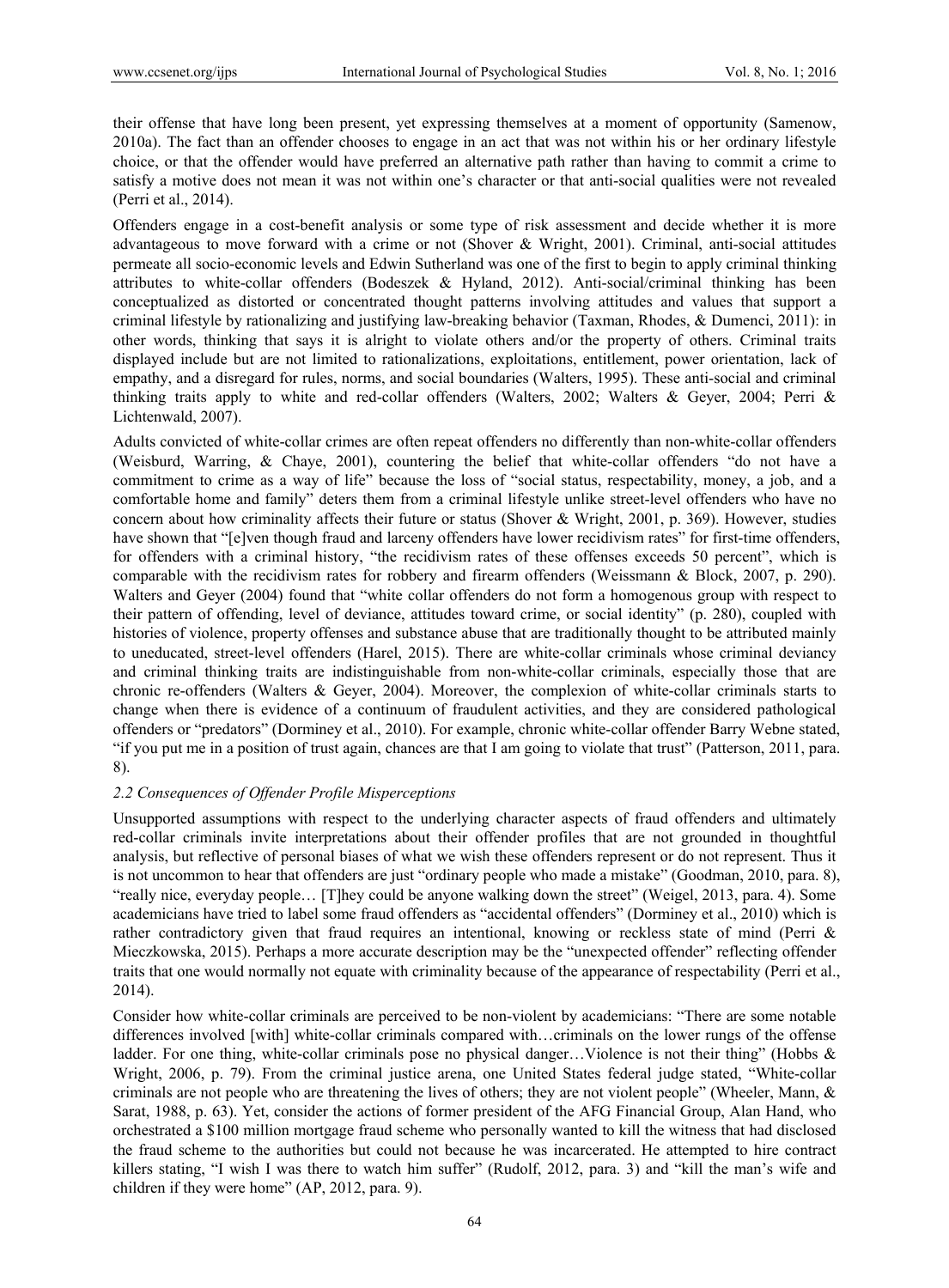Part of the reason why there may be a disconnect between what traits white-collar offenders harbor and how they are perceived is because professionals may not have had the education and/or training to understand what comprises the criminal personality and behavioral traits harbored by such offenders. In addition, white-collar crime was not always perceived as a serious offense, thus further perpetuating offender profile misperceptions as somehow being less criminally inclined when contrasted to non-white-collar offenders. This is due to the fact that public perceptions of what crime entails disproportionately fueled the attention of researchers and criminal justice agencies towards violent crimes while ignoring white-collar offender scholarship for years and its victims in criminological surveys (Simpson, 2013; McGurrin et al., 2013).

Sutherland warned of being seduced by offender appearances and attributing a value system to the white-collar offender based on some of the descriptions mentioned above (Lilly et al., 2011) especially in light of the fact that they can harbor predatory traits no differently than non-white-collar offenders given their fraud schemes can last for months, even years (Freiberg, 2000). For example, Sutherland (1949) illustrates this bias of the criminal justice system that inures character traits to these offenders as being, refined, cultured with excellent reputations in their communities (p. 8) and this tradition still applies today (Moore, Gilman, & Kethledge, 2013). Yet, Brody and colleagues (2012) challenge unsupported assumptions of offender character traits perpetuated by academic, practitioner circles and offenders themselves. Is there a psychological explanation for the variance between what fraud offenders may actually represent and how they are perceived? One explanation advanced posits that professionals engage in projection bias to fill the void that is created when a framework does not exist to understand this offender profile because of a lack of research to neutralize such biases about offender characteristics. Projection bias is a psychological defense mechanism to reduce personal anxiety where an individual transfers his or her own attributes, values, thoughts, feelings, and emotions, usually to other people, given a set of circumstances.

It is the inclination to assume that others share similar values and beliefs with one's own when there may not be a competing paradigm to offer more accurate information to neutralize these erroneous assumptions. Thus it may be surprising to learn that individuals, who are similar to us in terms of being educated, considered being trustworthy employees or employers, engage in white-collar crime. Furthermore the more similar in various characteristics we perceive others to be when compared to ourselves, such as religion and educational levels as examples, the more we tend to believe that a person harbors a similar value system, are perceived to be more trustworthy even though there is no evidence that similarity is a guarantee of parallel values because we can identify with them (Burgoon, Dunbar, & Segrin, 2002). Part of the challenge involves debunking the belief that because white-collar offenders do not harbor the same optics of criminality associated with the image of street-level criminals, then one is not truly criminal at heart (Kanazawa, 2011).

In essence, one has to look like and display criminal lifestyle characteristics to truly be a criminal that parallels Weisburd and colleagues (1991) in that white-collar and street offenders were drawn from distinctly different sectors of the American population. Ironically, even white-collar offenders distance themselves from stereotypes in order to appear more benign to authorities and the general public. For example, one offender comparing himself to street-level offenders stated, "I am not at all similar. I don't look the same, talk the same, act the same" (Hare, 1999, p. 122). A securities fraud offender who spent time in prison stated, "I felt different from most of the men around me. My background was too different. They had tattoos, meth teeth, and they could hardly string together two grammatically correct sentences. We think our education and background separates us from the other criminals around us" (Perri, Brody, & Paperny, 2014, p. 39).

#### **3. Red-Collar Offender Behavioral Risk Factors**

Edwin Sutherland, albeit erroneously, rejected the notion that individual behavioral proclivities and personalities contributed to the understanding of criminality, focusing instead on group dynamics to explain why individuals succumbed to crime and white-collar crime (Perri, Lichtenwald, & Mieczkowska, 2014). Sutherland's position is ironic in light of the fact that he believed white-collar offenders "are by far the most dangerous to society of any type of criminals from the point of view of effects on private property and social institutions" (Sutherland, 1934, p. 32). This is due in part to the antagonistic attitude that sociologist and criminologists, such as Sutherland, displayed toward other disciplines, such as psychiatry and psychology that attempt to understand how personality correlates with criminal propensities. The impact of Sutherland's position influenced other scholars in rejecting personality traits as a factor to the detriment of developing and refining white-collar criminal profile(s) that would actually assist in understanding harmful risk factors they pose toward society.

As a result, decades were lost in not developing white-collar crime behavioral profiles that may have assisted both academia and non-academic professional groups. For example, scholars Shover and Grabosky state, "[W]e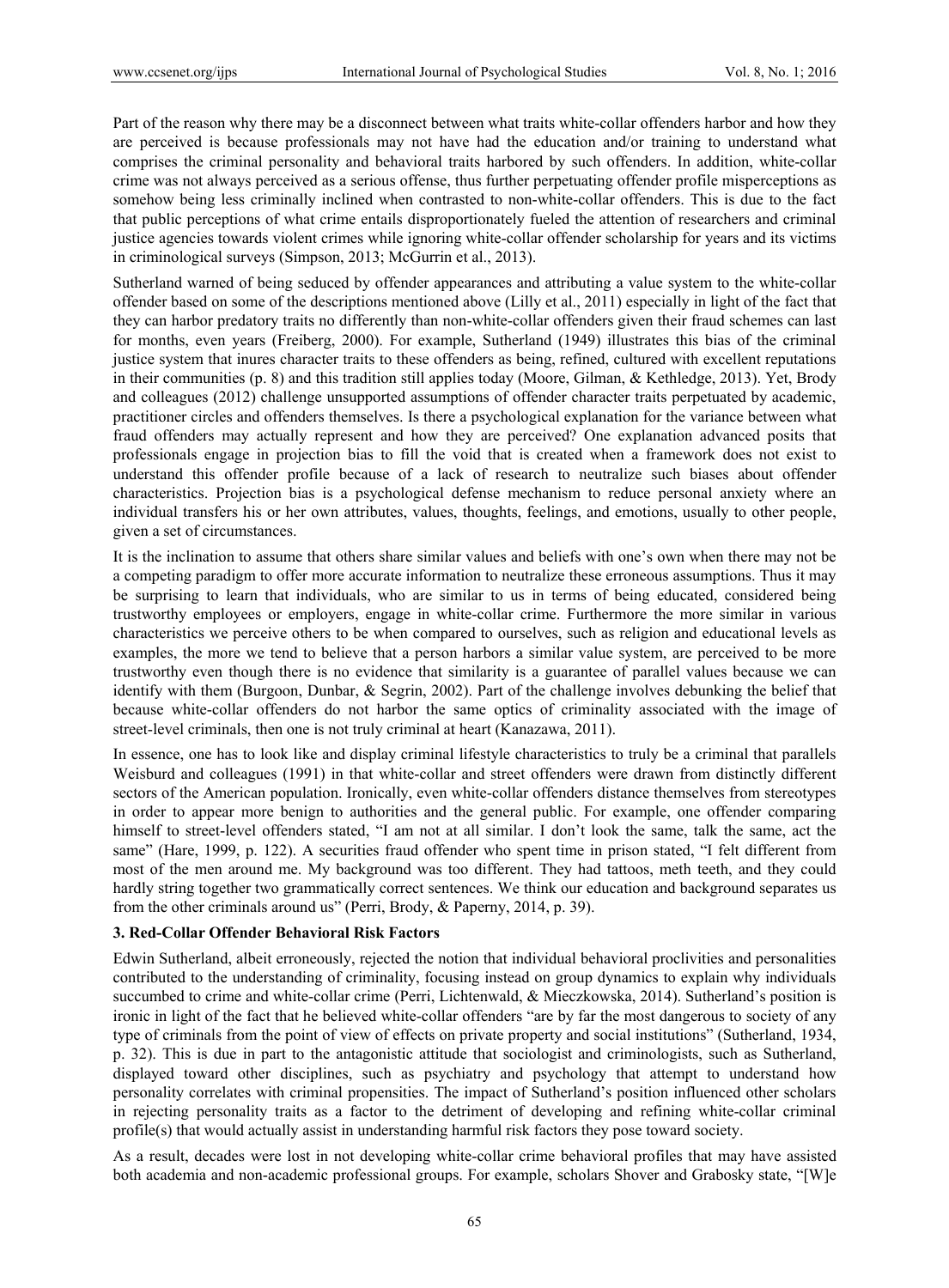are not interested in the reasons why some individuals and organizations commit white-collar crime more often than others" (2010, p. 430). Consider white-collar crime scholar James Coleman who states "[it] is generally agreed that personal pathology plays no significant role in the genesis of white-collar crime" (Coleman, 2002, p. 184); in fact, this conclusion has been so widely accepted that only a few empirical studies on the issue have actually been done" (Coleman, 2002, p. 185). In reference to white-collar offenders, Heath (2008) states, "Why do psychologically normal individuals, who share the conventional value-consensus of the society in which they live, sometimes take advantage of opportunities to engage in criminal conduct (p. 602)?" Further, consider Alalheto (2015) stating "[T]he majority of white collar offenders do not suffer from psychological disorders" (p. 32).

Yet, the modern approach to studying white-collar crime incorporates the offender's behavioral traits as a risk factor in the decision to commit crime even though there are legitimate debates on how important behavioral traits may be and which specific traits are common among offenders (Ramamoorti, 2008). Myths surrounding this offender behavioral profile are being dismantled and behavioral research is beginning to shed light on this offender group that is more accurate and not based on conjecture. What is becoming increasing clear is that white-collar offenders manifest their aggressions in different forms in order to satisfy their motive which at times involves using violence as a solution to problem. Contemporary research suggests that behavioral and personality traits should not be ignored as anomalies because they may at times be symptomatic of potential white-collar criminal behavior especially when criminal thinking traits are present (Ragatz, Fremouw, & Baker, 2012).

What is problematic when characteristics of white-collar offenders are ignored is that important factors in their offending patterns may be overlooked. According to forensic psychologist Dr. Robert Hare, white-collar criminal's fraudulent activities may reflect a virulent mix of criminal thinking and behavioral traits, including a sense of entitlement, a propensity to deceive, cheat, and manipulate, a lack of empathy and remorse viewing others merely as resources to be exploited—callously and without regret (Carozza, 2008, p. 38). Research confirms that there is a relationship between anti-social dispositions, evidence of narcissism and/or psychopathy creating a negative synergy when they combine with criminal thinking patterns increasing the risk of white-collar criminal behavior together with those offenders who turn violent (Perri & Brody, 2012). Moreover, what do their behavioral traits tell us about the type of violence they prefer to engage in? Do red-collar offenders engage in a more reactive violent manner or do they take their time, in an instrumental manner, to think through how to execute their homicidal plans? The author cautions that harboring behavioral traits discussed below should not be interpreted as being the cause of criminal behavior, but their correlation is considered a red-collar crime offender risk factor.

### *3.1 Type of Violence: Instrumental or Reactive*

In order to classify the type of violence displayed in red-collar crime, the author used the template offered by Woodworth and Porter (2002). For a homicide to be rated as instrumental, the offense had to be goal-oriented in nature with no evidence of an immediate emotional or situational provocation. Instrumental violence, in essence, is a means to an end; it is violence committed to further some other motive (Hart & Dempster, 1997). If there was "a cooling off period or a discernible gap in time between the provocation/frustration and the homicide" the homicide was classified as instrumental (Woodworth & Porter, 2002, p. 439). In contrast, for reactive violence to be present there must be strong evidence for a high level of spontaneity and a lack of planning surrounding the commission of the offense. Thus there is a rapid affective reaction prior to the act with no apparent goal other than to harm the victim immediately following a provocation and/or conflict.

Reactive violence put another way, is the end in itself (Hart & Dempster, 1997). Reactive violence is more illustrative between family members and acquaintances while instrumental violence is more illustrative of violence between strangers. Yet what is factually interesting in red-collar crime cases is that the exact opposite holds true for the majority of cases; the offender knew the victims, reflective of reactive violence scenarios but instead very instrumental in nature. The author reviewed the available facts of all the cases listed in Table 1 which revealed that the offender did not display reactive violence, but rather planned the homicide upon believing that the fraud scheme had been detected and or disclosed to the authorities. Case review revealed that there was a discernible time gap between the defendant's belief that his fraud scheme was detected and or disclosed and the execution of the homicide. If the facts were ambiguous as to the type of violence displayed, the case was coded as "unknown". Given article space limitation, only a few red-collar crime factual scenarios can be reviewed within this article.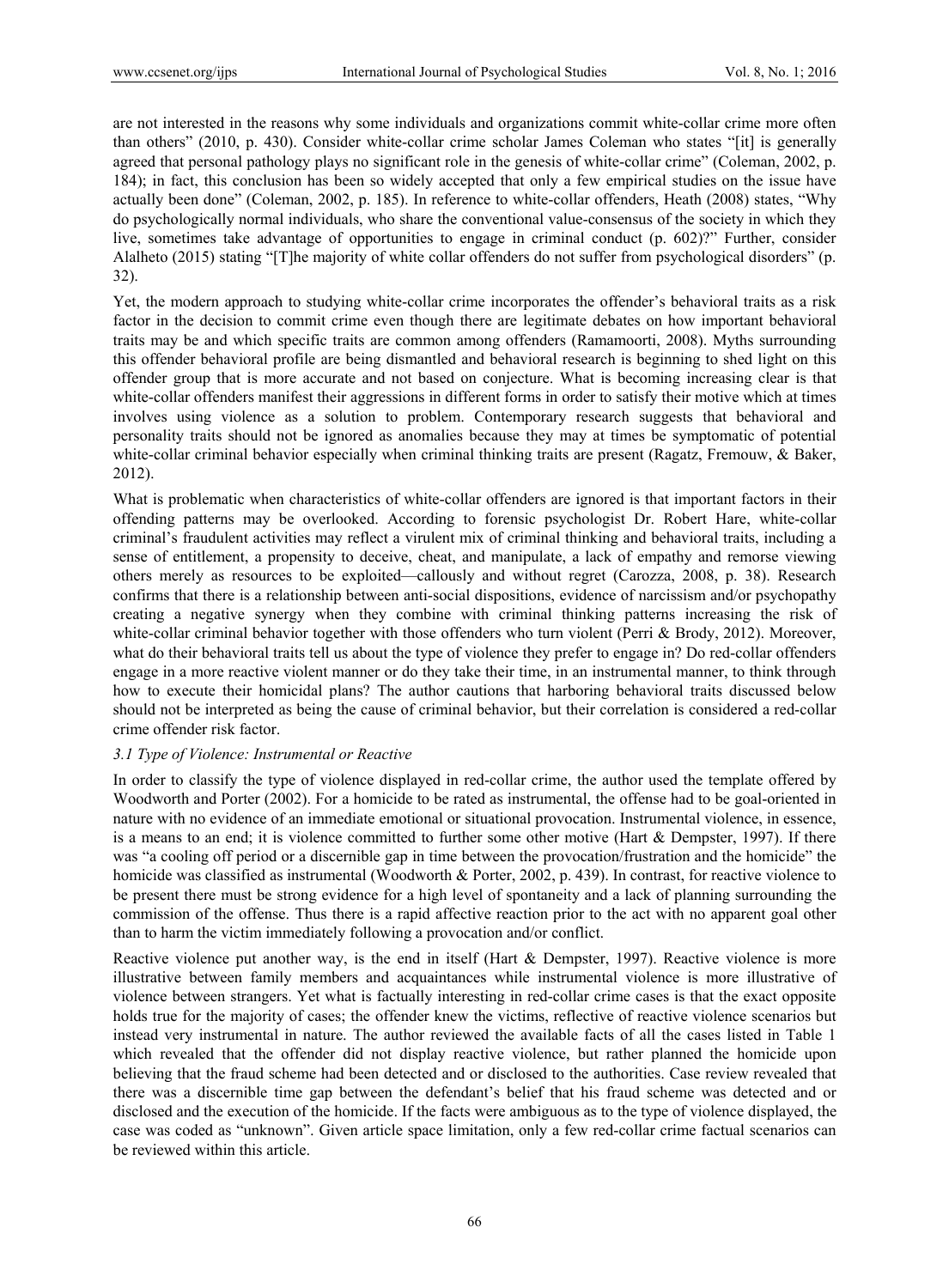| <b>Offender</b>     | <b>Type of</b>  | <b>Number</b><br>of      | <b>Method</b> of                      | <b>Type of</b>                       | Case                  |
|---------------------|-----------------|--------------------------|---------------------------------------|--------------------------------------|-----------------------|
| Name                | Fraud           | <b>Victims</b>           | Homicide<br><b>Violence</b><br>Source |                                      |                       |
| Santé Kimes         | Mortgage        | $\mathbf{1}$             | Gun                                   | Instrumental                         | Kimes (2006)          |
| Ken Kimes           | Mortgage        | 1                        | Gun                                   | Instrumental                         | Kimes (2006)          |
| Dennis Gaede        | Credit card     | 1                        | Gun                                   | Instrumental                         | Gaede (2007)          |
| Ronald Mikos        | <b>Benefits</b> | 1                        | Gun                                   | Instrumental                         | Mikos (2008)          |
| Fred Tokars         | Bank            | 1                        | Gun                                   | Instrumental                         | Tokars (1996)         |
| Irwin Margolies     | Accounting      | $\overline{2}$           | Gun                                   | <b>Instrumental</b>                  | Margolies (1987)      |
| Ernesta Bernal      | Mortgage        | $\overline{c}$           | Gun                                   | Instrumental                         | Cruz (2006)           |
| Jorge Cortes        | Mortgage        | 1                        | Gun                                   | Instrumental                         | Spencer (2005)        |
| Rosie Baker         | <b>Benefits</b> | 1                        | Gun                                   | Instrumental                         | Baker (2001)          |
| <b>Russell Moss</b> | <b>Bank</b>     | 1                        | Gun                                   | Instrumental                         | DiGiacomo (2009)      |
| Robert Burke        | Insurance       | 1                        | Gun                                   | Instrumental                         | Smith (1991)          |
| Ed Washington       | Identity        | 1                        | Gun                                   | Instrumental                         | Machen (2010)         |
| Jose Alvarado       | <b>Bank</b>     | 1                        | Bludgeon                              | Instrumental                         | Parcher (2009)        |
| John Lau            | Mortgage        | $\overline{2}$           | Bludgeon                              | Instrumental                         | Lau (2005)            |
| George Hansen       | Bank            | 1                        | Bludgeon                              | Instrumental                         | <b>Curry (2008)</b>   |
| Joe Collins         | Bank            | 1                        | Bludgeon                              | Instrumental                         | <b>Collins</b> (2010) |
| Kathleen Nelson     | Bank            | 1                        | Bludgeon                              | Instrumental                         | Collins $(2010)$      |
| Albert Walker       | Identity        | 1                        | Bludgeon                              | <b>Instrumental</b>                  | Perri et al. (2007)   |
| Robert Petrick      | <b>Bank</b>     | 1                        | Bludgeon                              | Instrumental                         | Petrick (2007)        |
| Nancy Siegel        | Credit card     | 1                        | Bludgeon                              | Instrumental                         | Siegel (2008)         |
| Natavia Lowery      | Credit card     | 1                        | Bludgeon                              | Instrumental                         | Martinez (2010)       |
| Christopher Porco   | Bank            | 1                        | Bludgeon                              | Instrumental                         | Perri et al. (2008a)  |
| Eric Hanson         | Credit card     | 4                        | Bludgeon/gun                          | Instrumental                         | Hanson (2010)         |
| Velma Barfield      | Forgery         | $\overline{\mathcal{L}}$ | Poison                                | Instrumental                         | Barfield (1983)       |
| Floyd Bogle         | Credit card     | 1                        | Stabbing                              | Instrumental                         |                       |
| Jonathan Broyhill   | Bank            | 1                        | Stabbing                              | <b>Blythe (2015)</b><br>Instrumental |                       |
| Rosalba Contreras   | Mortgage        | $\overline{c}$           | Bludgeon                              | Unknown                              | KTLA (2009)           |
| Michael Howell      | Insurance       | $\mathbf{1}$             | Bludgeon                              | Unknown                              | <b>Wright (2008)</b>  |

#### Table 1. Red-collar crime cases

### *3.2 The Robert Petrick Case*

Janine Sutphen became aware of her husband, Robert Petrick's schemes when she detected fraudulent transactions affecting her bank account. According to the prosecution, Petrick killed his wife after Sutphen detected his fraud schemes (Petrick, 2007; Lewis, 2005b). Janine Sutphen's body was found near her home, wrapped in a tarp, sleeping bag, blankets, and chains, floating in a nearby lake. The prosecution offered evidence of a murder plan recovered from the defendant's computer searches several weeks prior to the murder. The defendant had searched under 22 ways to kill a man with your bare hands, "neck", "snap", and "break" (Jones, 2005, para. 2), together with searches regarding the water level in the lake where Sutphen's body was found. Petrick offered no explanation for searches on the topic of "body decomposition, rigor mortis", or how the human body deteriorates (Lewis, 2005c, para. 7). During the period of time that his wife was allegedly missing, one witness recalled that when asked about his wife, Petrick appeared upset and indicated that she died of cancer (Lewis, 2005a). Another female witness testified that she and Robert had been going through pre-marital counseling and had set a wedding date—even before he killed Janine (Lewis, 2005b).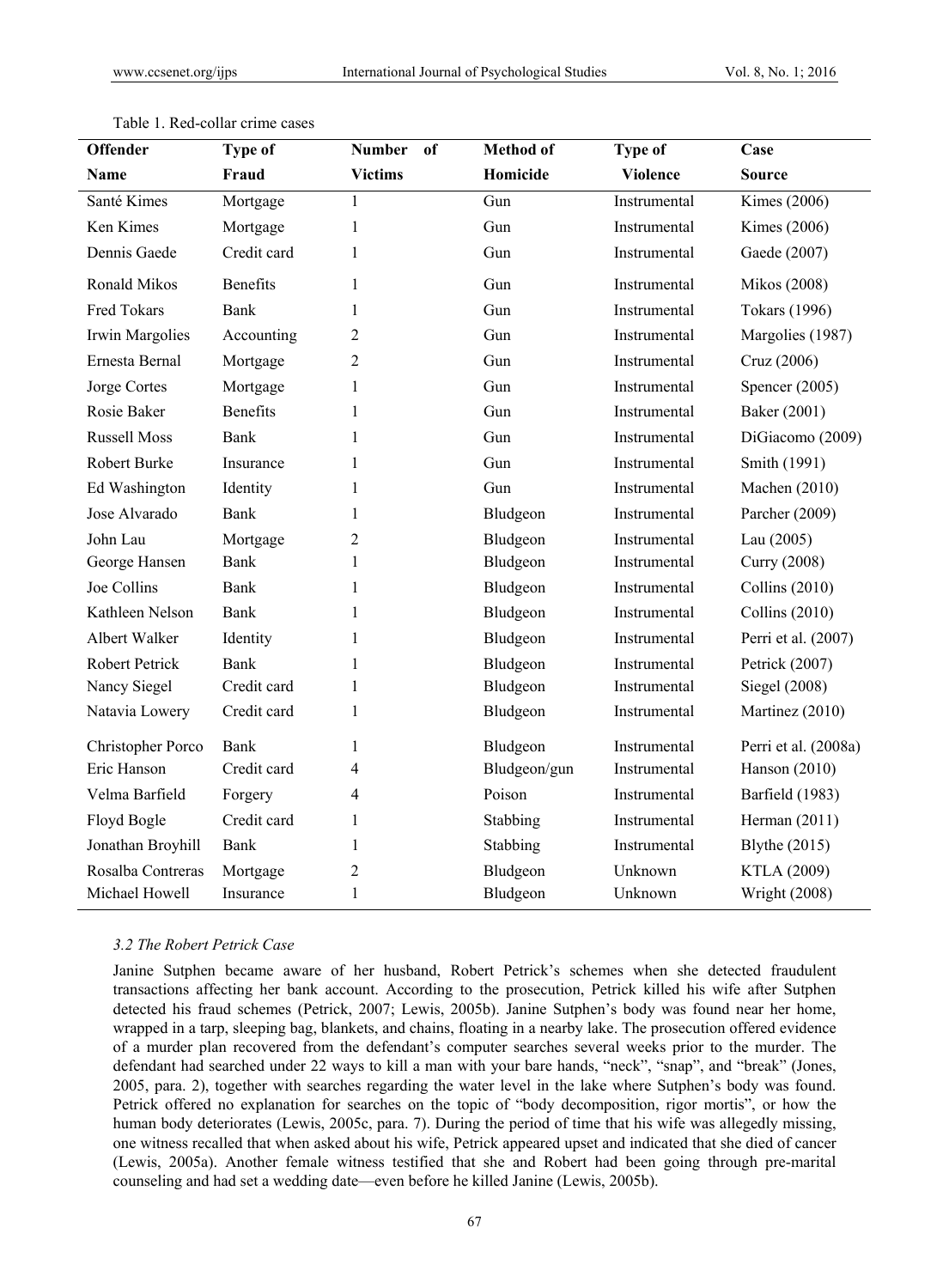### *3.3 Narcissism, White-Collar Crime and Violence*

Narcissism has been found to be a fraud offender risk factor (Blickle, Schelgel, & Fassbender, 2006; Bucy et al., 2008), and also a risk factor for white-collar offenders to commit murder (Perri, 2011c). Some of the underlying traits of narcissism include a pervasive pattern of grandiosity, a sense of entitlement to resources regardless of the imposition it places on others, exploitative, lacking in empathy, at times a sense of vulnerability, a belief that one is superior, unique, and "chosen", together with inflated views of their own accomplishments and abilities. Consider that there may be adaptive qualities to narcissism such as ambition and motivations to succeed (Pincus & Lukowitsky, 2009). Those deemed to be pathological exhibit defective self-regulation of their emotional states displaying maladaptive strategies to cope with perceived threats to their self-image (Pincus & Lukowitsky, 2009). In order to restore homeostasis, they may exhibit interpersonal aggression to right when they believe they were wronged; hence resorting to revenge as a strategy to restore their self-image, grandiosity, sense of entitlement and superiority (Brown, 2004).

A narcissistic sense of entitlement can drive an individual to manipulate circumstances to satisfy their motives, whether the result is fraud, murder, or both (Ablow, 2008). Fraud offenders exhibiting narcissistic traits of extreme entitlement may not be deterred from committing fraud because they may not "fear being caught or what punishments may come their way" (Bucy et al., 2008, p. 417). In addition, their narcissism may not allow them to fully appreciate how their actions play themselves out because their sense of entitlement requires a need for gratification, and the use of deception to achieve fraud does not create a moral dilemma for them to resolve (Barnard, 2008). Narcissism is best understood as a risk factor that has been empirically linked to violent aggression (Bushman & Baumeister, 1998) especially when the offender's inflated view of self is wounded by criticism or interference with a plan constituting a major threat because it signifies that one is not the omnipotent person they perceived themselves to be (Baumeister, 2001). Narcissists often target those they perceive to be a threat to their sense of grandiosity and egocentricity (Baumeister, Bushman, & Campbell, 2000). Moreover, recent scholarship has identified that narcissists who displayed traits of extreme entitlement and exploitation of others to achieve their goals were more likely to resort to extreme forms of aggression and deleterious violence against innocent people even in the absence of provocation representing some of the most maladaptive narcissistic traits (Reidy, Zeichner, Foster, & Martinez, 2008b).

In addition, Russ and colleagues (2008) found that malignant narcissists who display a history of interpersonal conflicts, criminal behavior, abuse, intense anger, blame externalization, entitlement, a lack of empathy, disdain for others, and arrogance are prone to violence. Further, narcissism is linked to revenge, increasing the risk of retaliation (Brown, 2004) by resorting to brutal forms of violence against those they perceive as interfering with their schemes (Reidy, Zeichner, & Martinez, 2008a). Even in the absence of provocation or criticisms, narcissists aggress against innocent individuals who might be viewed as potential threats foregoing an escalation in aggression, such as verbal aggression, and resort to intense aggressive acts as their initial method of resolving ego threats and satisfying their sense of entitlement (Martinez et al., 2008). Their grandiose, omnipotent nature produces an overconfident perception of their ability to avoid detection which is referred to as narcissistic immunity. For example a female colleague from the above mentioned case, Robert Petrick, testified that while visiting him in jail, he became aware that the police were searching a small lake near his home for Sutphen's body. She says Petrick stated with "great disdain and arrogance, 'they'll never find her there'" (Lewis, 2005c, para. 13).

### *3.4 The Eric Hanson Case*

Eric Hanson was found guilty of a quadruple homicide murdering his mother, father, sister, and brother-in-law (Hanson, 2010). According to the prosecution, the defendant is responsible for the theft of thousands of dollars from his parents through forgery, mail fraud, credit card fraud, and identity theft schemes (Golz, 2008a) continuing to use their credit cards even after their murders (Perri et al., 2008c). The prosecutor stated, "Eric Hanson in a cold, calculated and premeditated manner committed the execution-style murders out of greed and fear of having his fraudulent scheme discovered" (Rozek, 2005, p. 3). The deceased sister Kate Hanson confronted her brother Eric about the fraud and Eric threatened to kill Kate if she disclosed the fraud schemes (Gregory, 2008). Eric denied the threat, however, in a recovered letter he admitted to the threat (Golz, 2008b). Several weeks passed between the fraud detection and the murders. Interestingly, Eric's mother attempted to find a way to pay off his fraudulently obtained money by taking out loans in the tens of thousands of dollars (Gutowski, 2008a).

Dr. Marva Dawkins, a clinical psychologist, evaluated Eric concluding that he exhibited narcissistic personality disorder coupled with anti-social features with no evidence of psychotic disorders or abuse (Gutowski, 2008b;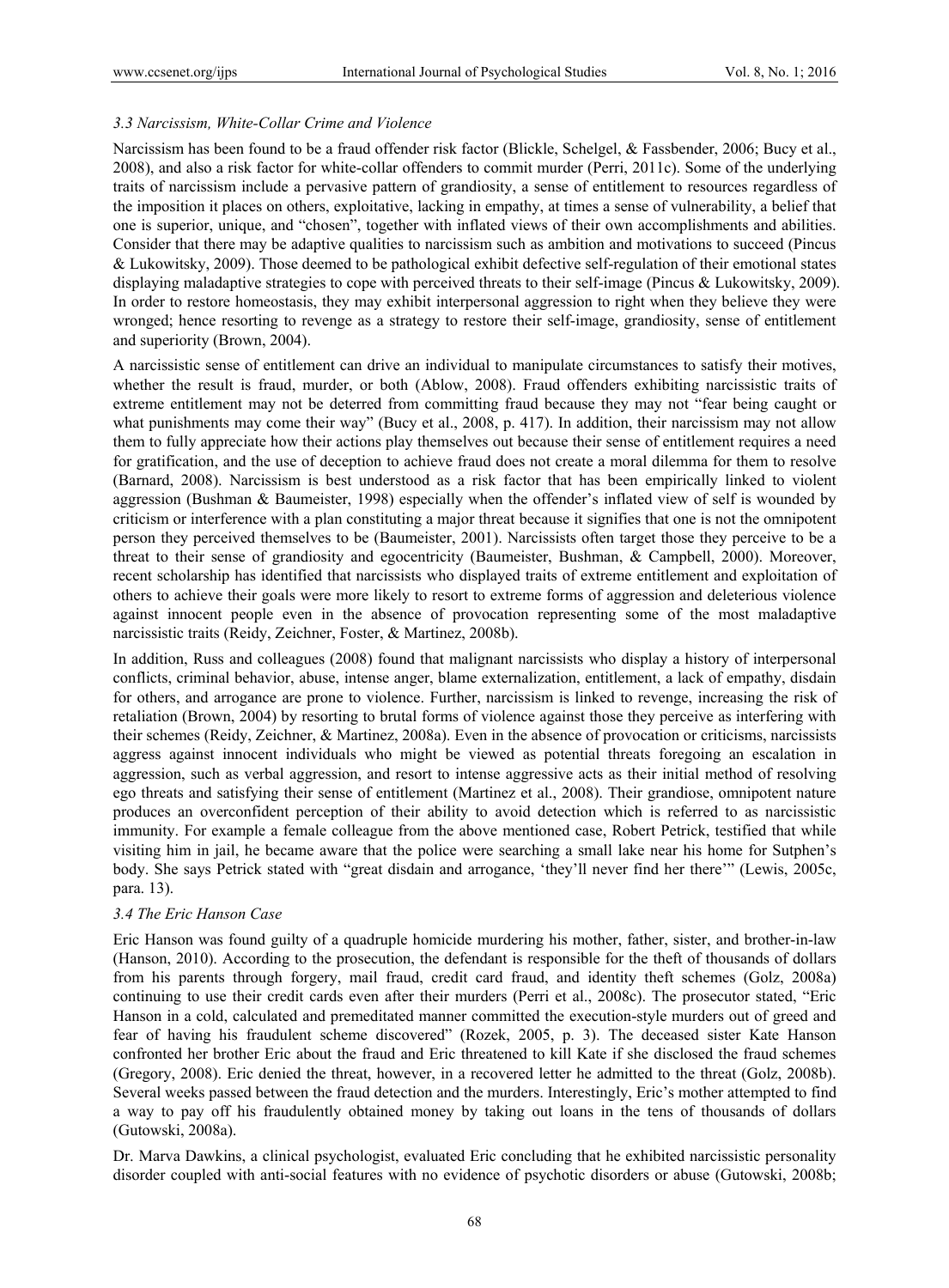Barnum, 2008a) with the inability to bond or feel empathy for others (Gutowski, 2008c). Some of Eric's anti-social features included a history of domestic violence (Gregory & Barnum, 2008b) home invasion (Gutowski, 2008c) and watching videos of animals being tortured (Perri et al., 2008c). Eric exhibited a parasitic lifestyle, pathological lying, juvenile delinquency that caused chronic family turmoil (Gutowski, 2008d) coupled with impulsive, irresponsible financial habits (Barnum, 2008b). Interestingly, a psychologist who evaluated Eric as an adolescent indicated that he "wasn't a threat to commit more violence" (Gregory & Barnum, 2008a, para. 6).

# *3.5 Psychopathy, White-Collar Crime and Violence*

The concept of psychopathy refers to a specific cluster of traits and behaviors used to describe an individual in terms of pervasive dominating personality traits (Hare, 1999), however there are debates of what personality traits should reflect the construct and how psychopathy should be measured (Skeem et al., 2011). Signature traits of psychopaths are their self-centeredness, pathological lying, lack of empathy, lack of conscience, exploitative, parasitic lifestyle, impulsivity, narcissism, thrill seeking activities, being irresponsible, displaying antisocial traits and the pursuit of their desires above all others in a way that disregards the rights or feelings of others (Cleckley, 1941, 1976; Hare, 1991, 1999). Dr. Hare further states, "[I]t is possible to have people who are so emotionally disconnected that they can function as if other people are objects to be manipulated and destroyed without any concern" (Chivers, 2014, para. 3). Lacking in feelings for others, they take what they want doing as they please, violating social norms and expectations without the slightest sense of guilt or regret (Hare, 1999; Burkley, 2010). Mental illness and psychopathy can co-occur (Murphy & Vess, 2003); they are not disoriented or out of touch with reality, nor do they experience the delusions or hallucinations, that characterizes most other mental disorders (Meloy, 2002). Moreover most psychopaths are capable of appreciating the criminality of their actions and can be rather methodical and strategic regarding their crimes even though they may display an impulsive lifestyle (Hanlon, 2010).

Psychopathy is not synonymous with criminality, however those that have psychopathic traits are more at risk for committing crime and acting out violently (Herve & Yuille, 2007) coupled with a diminished capacity to learn from self-destructive behaviors (Cleckley, 1941). This may be due to Gacono and Meloy (2012) observation that psychopaths "remain prisoners of the present, unable to project into the future and foresee the consequences of their actions, and lacking a capacity to reflect upon the past in any meaningful way" (p. 49). Furthermore, not all criminal psychopaths are violent and incarcerated criminals; some are unethical and predatory business associates (Walsh & Hemmens, 2008). Psychopathic behavior is a social problem that cannot be ignored especially its link to white-collar offenders (Bromberg, 1948).

A question that often arises is if there is an absence of or blunted emotions, lack of conscience and empathy coupled with the inability to form attachments to others, what replaces these human qualities? According to psychologist Dr. Liane Leedom, the inability to have emotions is replaced by the motivation for dominance, control or power; to them, having power over another is the pleasure (Leedom, 2006). For those psychopaths who view homicide as an acceptable and ultimate solution to controlling others, Dr. Leedom's views are accurate considering that homicide is the ultimate control over another person. Another way to think about what replaces these human qualities is to consider, psychologist, Dr. Martha Stout's assessment when she states that life, in essence, is reduced to a contest and human beings are nothing more than game pieces to be moved about, used as shields or destroyed—it's about winning to satisfy an intrapsychic need (Stout, 2005).

Thus it is not surprising that psychopathic offenders search for vulnerability in other people to exploit (Hakkanen-Nyhom & Nyholm, 2012) supporting psychology professor, Dr. Robert Rieber statement "[F]or psychopaths, power can be experienced only in the context of victimization: If they are to be strong, someone else must pay. There is no such thing, in the psychopathic universe, as merely the weak; whoever is weak is also a sucker, that is, someone who demands to be exploited" (Rieber, 1997, p. 47). Psychopaths have a strong need for psychological and/or physical control to reinforce their authority especially if there are perceived threats by others (Martens, 2003). Psychopathy is one of the strongest predictors of aggression and violence and the distinct psychopathic traits of lack of empathy and lack of remorse are the best indicators of aggression especially in unprovoked aggression (Reidy, Zeichner, & Martinez, 2008a). Expanding on Martens (2003), research has shed light on the fact that the narcissistic sub-dimension of psychopathy is linked to the probability that a psychopath will resort to violence (Cale & Lilienfeld, 2006) to protect their self-image (Pincus & Lukowitsky, 2009).

While several experts in the field allude to the idea of psychopathy and its influence on white-collar criminality, empirical research is sparse (Lesha & Lesha, 2012) as is research on the behavioral profile of these offenders (Ragatz et al., 2010) even though individuals of professional status who would be in a position to commit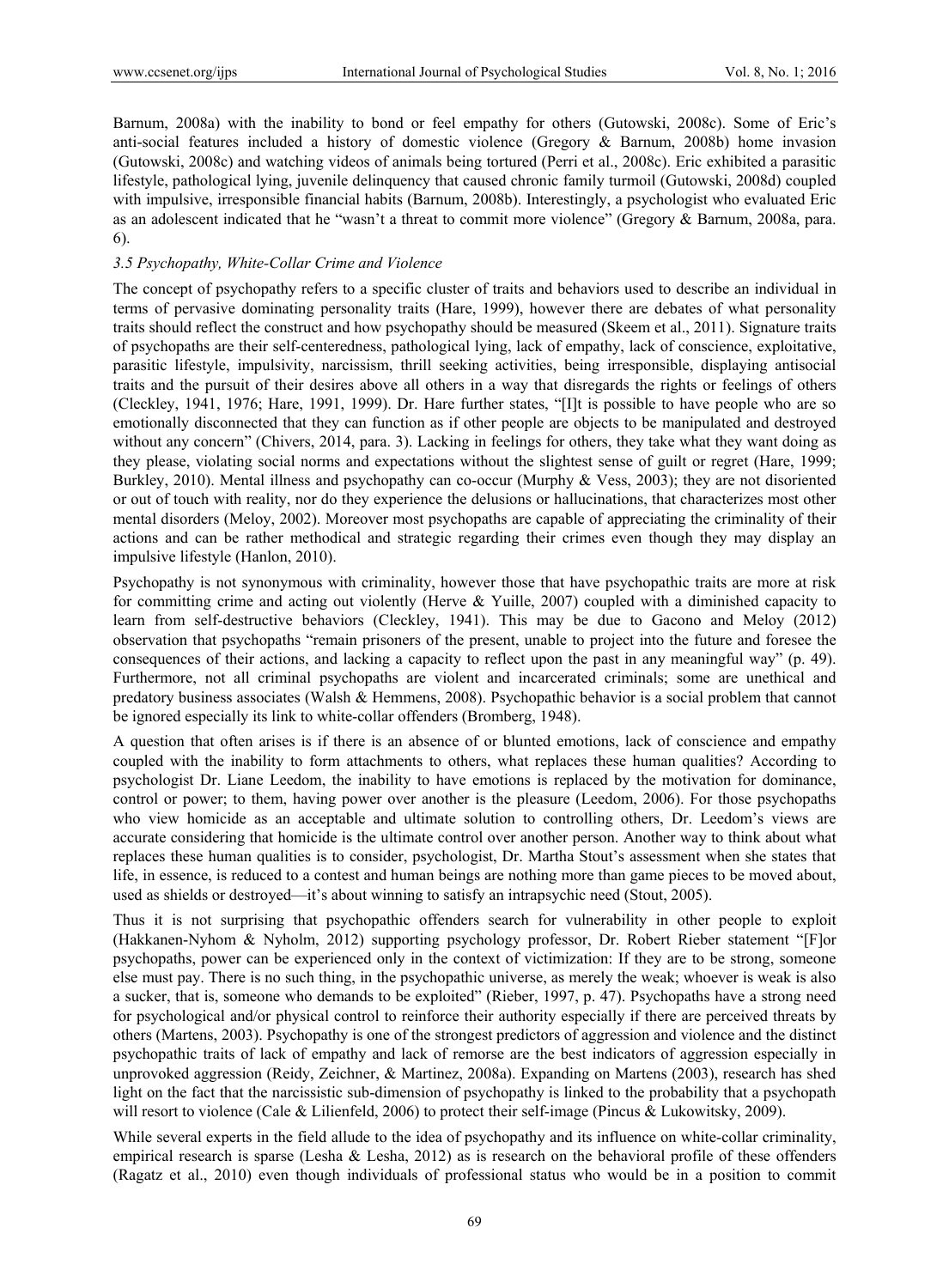white-collar crime do exhibit psychopathic traits (Mullins-Sweat et al., 2010). Although psychopathy has become a highly researched personality disorder predicting criminal behavior, "there is little understanding as yet how psychopathy contributes causally and under what circumstances" to criminal behavior in general (Skeem et al., 2011, p. 126). There appears to be anecdotal evidence of a relationship between the personality traits of psychopathy when they combine with criminal thinking patterns creating a negative synergy increasing the risk of white-collar criminal behavior (Perri, 2013). However, its application to white-collar criminality cannot simply be based on anecdotal evidence of an expression of psychopathy (Smith & Lilienfeld, 2012). Researchers suggest that some psychopaths are more capable of engaging in white-collar crime because their executive and cognitive abilities allow them to not act impulsively and instead focus in a conscientious manner (Glenn & Raine, 2009) while rarely relying on violence due to their intelligence (Herve & Yuille, 2007).

Ray and Jones (2011) examined the relationship between psychopathy and attitudes towards white-collar crime. They found self-centeredness that entails blaming others for their own mistakes, manipulative behaviors and a disregard for norms together with cold-heartedness that were positively associated with white-collar criminal attitudes and intentions to commit white-collar crime. Research also reveals traits reflecting egocentricity, manipulation, exploitation, and a Machiavellian attitude where the means justify the ends regardless of the criminal nature (Ray, 2007). Psychopathic white-collar offenders high in conscientiousness prefer planned rather than spontaneous behavior effectively regulating their impulses by keeping their behavior in check to prevent detection. This observation is interesting in that it parallels red-collar violence reflecting an overwhelming instrumental act and not an impulsive reaction. Ragatz and colleagues (2012) found that white-collar offenders had lower scores on lifestyle criminality but scored higher on some measures of psychopathic traits compared with non-white-collar offenders while white-collar versatile who committed white and non-white offenses were highest in displaying criminal thinking traits. Psychopathic white-collar offenders displayed more narcissism and attitudes of entitlement when compared to non-white-collar psychopathic offenders.

#### *3.6 Psychopathy, Reactive and Instrumental Violence*

Although psychopaths do engage in reactive violence, they also engage in violence, especially homicide, in a more predatory, planned, and instrumental manner as contrasted to non-psychopathic homicidal offenders by roughly a two to one margin (Woodworth & Porter, 2002, 2007). It has been theorized that the absence of emotion actually assists them in planning the homicide because they can, with coolness, think through a plan as opposed to reacting impulsively where emotions dictate one's violent outburst that is contemporaneous with the provocation (Cleckley, 1976; Meloy, 2002). Psychopathic offenders are more apt to view murder as a means to an end (Porter & Woodworth, 2006), not an unpleasant act (Snowden et al., 2004), where the "end" may be the pleasure gained from the violent act itself (Warren, 2009) coupled with the fact that they do not see a difference from other instrumental actions simply because violence is involved (Porter & Woodworth, 2006). Psychopathic homicidal offenders are more likely to claim that their actions were reactive and not instrumental (Porter & Woodworth, 2007).

Psychopaths' do not display a state of heightened emotional arousal at the time of the murder as contrasted to non-psychopaths whose murders exhibited an emotional discharge such as jealousy, rage or a heated argument during the offense (Porter & Woodworth, 2007). The rage displayed by a psychopath, in the context of instrumental violence, should not be confused with emotion displayed rage. Psychopathic rage represents a dispassionate expression of their devaluation of others where murder is a viable solution to satisfy their motives (Perri, 2011a). However their dispassion should not be interpreted to mean that they might not experience gratification, a smug satisfaction from their violence due to their belief that they have fulfilled their motive through dominance and control (Murphy & Vess, 2003; Perri & Lichtenwald, 2010). Furthermore, their rage may be invisible to an observer because it is disguised as silence or feigned indifference, however the thinking behind the placid, stoic exterior may be shockingly sadistic retaliating at a time least expected and in a manner totally unanticipated (Samenow, 1984).

What is confusing and may appear contradictory is how can psychopathic violence be instrumental when part of the psychopathic construct is that they are impulsive? Psychopathic impulsivity can have multiple definitions explaining the confusion (Hart & Dempster, 1997). For example, psychopathic impulsivity can refer to a tendency to commit harmful acts without planning or general "lifestyle impulsivity" that may reflect parasitic behaviors, irresponsible dispositions and lack of goals. Another reference is "impulsive aggression" referring to a tendency to perceive environmental stimuli as threatening and responding in an aggressive manner. The tendency toward impulsive aggression may reflect the fact that psychopaths see hostile intent in the action of others and are quick to react with a "preemptive strike" toward others be it family or non-family members (Hart & Dempster, 1997, p. 223).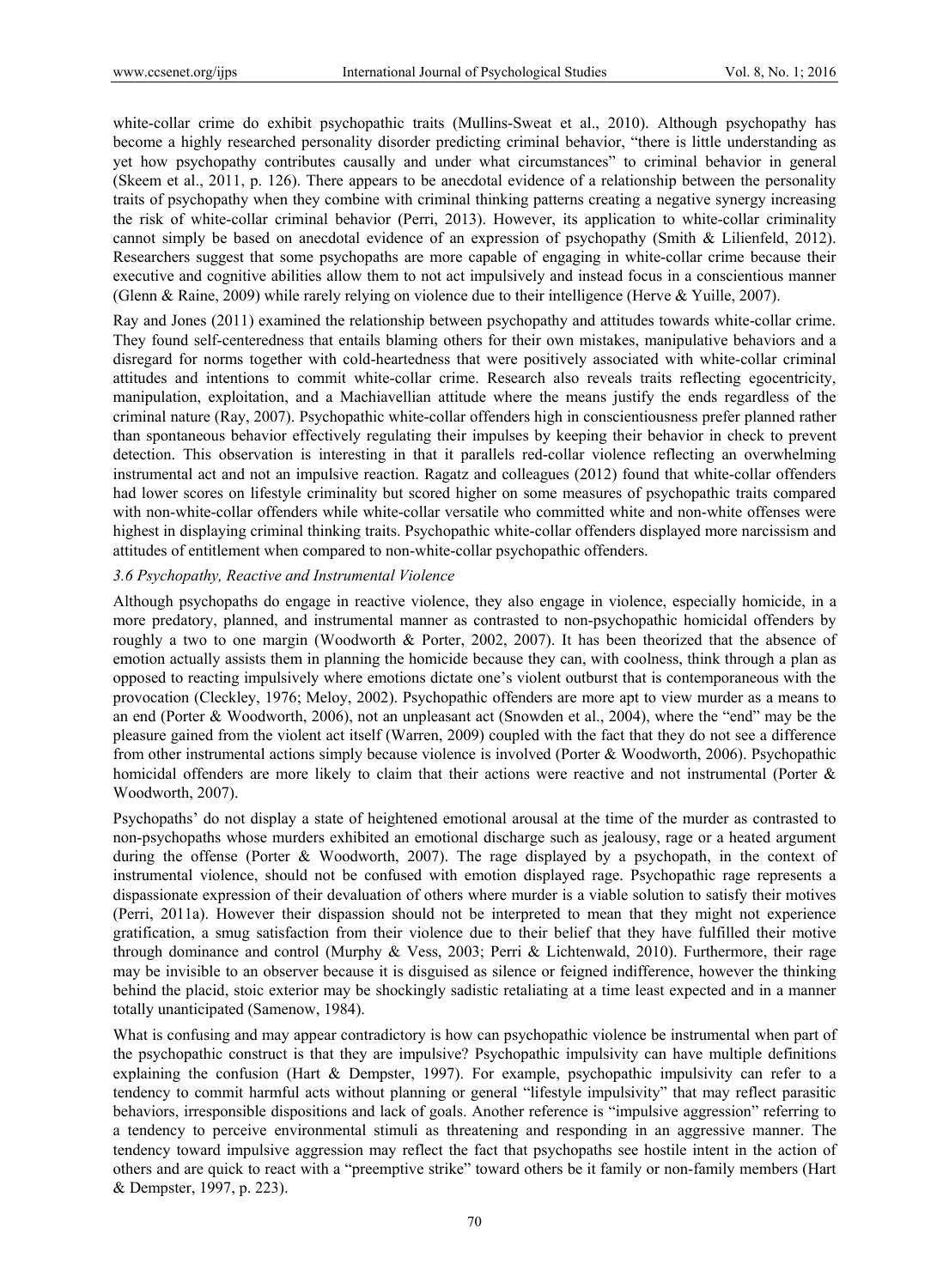Although psychopathic impulsivity can mean "unpremeditated", "acting before thinking" or the "spur of the moment" behavior, one should not extrapolate this to mean that somehow psychopathic aggression is random, lacking in reflection, risk assessment or planning when acting without fully considering the consequences may reflect opportunistic behavior—ready to exploit a situation for immediate gratification. Clinician experience assessing psychopathic homicidal offenders supports the view that their violence can be methodical and strategic (Hanlon, 2010). The result is an individual who "appears impulsive, rash, irrational, and/or reactive to an observer although in reality, his or her plan came about in a calm, methodical, and instrumental fashion" (Herve & Yuille, 2007, p. 434). So what is meant by psychopathic impulsivity and what is its link to instrumental and reactive violence?

At the moment research debates still exist as to whether psychopathy is more related to instrumental violence and the exact reasons for this association is not entirely clear despite numerous attempts to refine the link because they also engage in reactive violence (Blais, Solodukhin, & Forth, 2014). Perhaps as Porter and Woodworth (2002) state some psychopaths exhibit "selective impulsivity" in that the more serious the type of violence they engage in, the more psychopaths are willing to take an instrumental rather than a reactive approach to a homicide and when convenient exhibit reactive violence (p. 443). More research is also revealing that psychopathy comes in different variations producing different expressions of the psychopathic construct due to how the impulsivity factor is manifested (Skeem et al., 2011). Thus, "there may be subtypes of psychopathic offenders who engage in more instrumental and severe violence than others" (Laurell, Belfrage, & Hellstrom, 2014, p. 292).

For example, some psychopaths are considered more impulsive, interpersonally hostile, anxious, aggressive, and more apt to engage in reactive violence while other psychopaths exhibit less anxiety, greater traits of emotional detachment, narcissism, and more instrumental in their violence where their goal is to control and dominate (Skeem et al., 2007, p. 406). Some researchers posit that psychopaths are "impulsively instrumental—that is, that they commit goal-directed violence with little planning or forethought" producing a flawed risk assessment (Hart & Dempster, 1997, p. 226). In other words, how psychopaths engage in risk assessment may be different from non-psychopaths for various reasons. For example, psychopaths tend to be more immune to the thought of punishment as deterrence to engaging in crime as opposed to a non-psychopath who may experience fearfulness/anxiety at the thought of actually engaging in a criminal act and subsequently refrain from acting upon impulses (Skeem et al., 2011). In addition, narcissistic immunity may distort their risk assessment because their grandiosity produces the belief that they are above apprehension due to their superior planning skills (Perri & Lichtenwald, 2008b). This observation makes sense in that if white-collar offenders are capable of successfully engaging in fraud schemes, then it is plausible that their narcissist grandiosity would lead them to believe they are capable of superimposing their fraud scheme skills to successfully plan a homicide.

### *3.7 The Christopher Porco Case*

During the early morning hours of November 15, 2004, Christopher Porco, then 21 years old, entered his family home and brutally murdered his father, Peter Porco, and attempted to murder his mother, Joan Porco, with an ax while they were sleeping. Prior to the homicide, Christopher fraudulently obtained loans in the thousands of dollars using his parent's relevant personal and tax information (Lyons, 2006a) while accumulating thousands of dollars of debt from lavish spending and internet gambling (McNiff & Cuomo, 2006). The parents eventually confronted Christopher on his fraudulent behavior and threatened to go to the authorities to take action against him (McNiff & Cuomo, 2006). Within two weeks from the time the father warned his son, Christopher executed his plan to neutralize the threat. Behavioral data yielded warning signs of Christopher's psychopathic qualities by leaving a trail of deceitful behavior such as falsifying college grades (Karlin, 2006), staging burglaries from his parents' home (Lyons, 2006a), breaking into his former employer's place of work stealing equipment (Lyons, 2006b) and lying to friends about a fictitious inheritance from his grandmother worth millions.

Several psychologists familiar with the case stated that Christopher fits the profile of a psychopath focusing on a continued pattern of lying and deceitful behavior. As psychologist Dr. Wulfert Edelgard stated, "There's an overlap between psychopathic and narcissistic tendencies… He (Christopher) believes that the rules do not apply to him and he has a need to show off in front of people" (Grondahl, 2006, para. 23). Moreover, post-offense behavior is an important indicator of whether psychopathic traits are present because these offenders are less distraught and immobilized with fear (Hakkanen-Nyholm & Hare, 2009). For example, Christopher displayed no grief during the interview with detectives within hours of the homicide (Perri, 2011a). Additionally during a hospital visit, Christopher stated, "I saw her...I burst into tears. I fell on the floor right there" (Bell, 2007, para. 2). Yet a colleague who went to the hospital claimed to be "struck by Porco's odd behavior because he did not seem to exhibit any grief" (Bell, 2007, para. 2). Psychopathic offenders engage in impression management by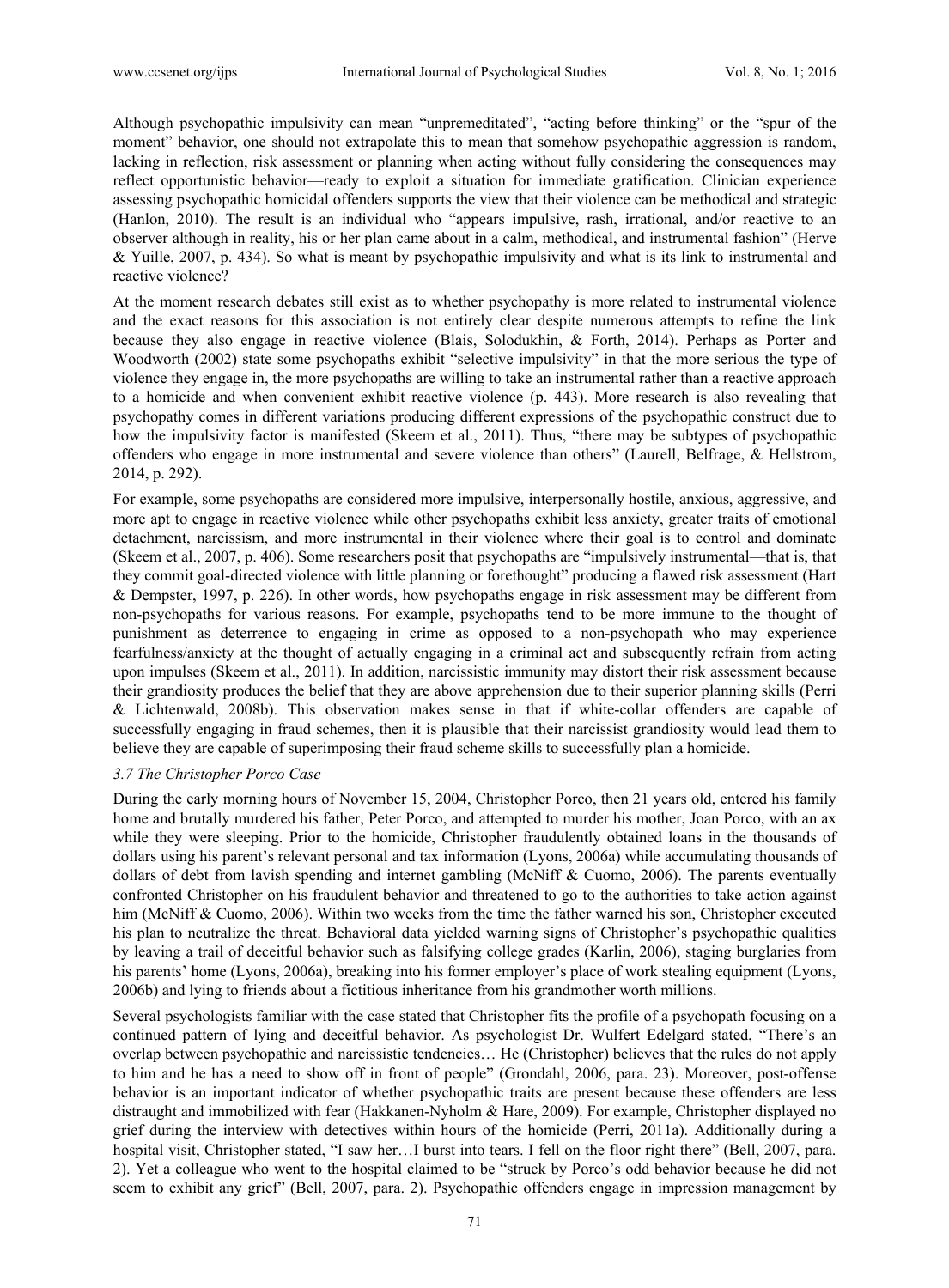attempting to read a situation to determine the appropriate emotional response others want to hear to enhance their credibility to outsiders (Hakkanen-Nyholm & Hare, 2009).

## *3.8 Comparison of the Christopher Porco and Eric Hanson Profile*

Comparing the Porco and Hanson homicide cases for profile similarities and dissimilarities displayed in Table 2 raises some questions. For example, what can be a plausible explanation for why these red-collar offenders decided to kill their mothers even when they tried to help their sons? Consider the previously mentioned research that even in the absence of provocation, the narcissistic aspect of red-collar offenders illustrates aggression against innocent individuals viewed as potential threats, resorting to intense aggressive acts to satisfy their sense of entitlement. In addition, their controlling, psychopathic nature may predispose them to seeing hostile intent in the action of others resorting to a preemptive strike toward family members (Hart & Dempster, 1997). In these cases, their mothers too represented potential witnesses to their fraud schemes and to the murders of their husbands, thus, in cold blood, they needed to be eliminated as potential witnesses. These offenders display the criminal thinking trait of power orientation exemplifying the need to exert control over a person that appears to be interfering with an offender's goal which is the perpetuation of fraud (Walters, 2002, p. 57).

| <b>Case Trait</b>               | <b>Christopher Porco</b> | <b>Eric Hanson</b> |
|---------------------------------|--------------------------|--------------------|
| Age                             | 21                       | 27                 |
| Race (White)                    | yes                      | yes                |
| Antisocial traits               | yes                      | yes                |
| Psychopathic traits             | yes                      | yes                |
| Narcissistic traits             | yes                      | yes                |
| Reckless financial lifestyle    | yes                      | yes                |
| Parasitic lifestyle             | yes                      | yes                |
| Time of murder (Late Night)     | yes                      | yes                |
| Murder location (Parent's Home) | yes                      | yes                |
| Location of wounds (Head)       | yes                      | yes                |
| <b>Instrumental Violence</b>    | yes                      | yes                |
| Pre-murder family violence      | no                       | yes                |
| Prior criminal record           | no                       | yes                |
| Murder of sibling               | no                       | yes                |
| Multiple murder locations       | no                       | yes                |
| Child lives with parents        | no                       | yes                |
| Testify at Trial                | no                       | yes                |
| Mother murdered                 | no                       | yes                |

|  |  | Table 2. Offender profile trait comparison |
|--|--|--------------------------------------------|
|  |  |                                            |

# **4. Red-Collar Crime and the Female Offender**

Common and legitimate explanations used to rationalize homicides committed by females include killing because of a mental illness, coercion, abuse, or self-defense (Follingstad et al., 1989; Vronsky, 2007). However, women have been perceived to be capable of committing only reactive or "expressive" violence—an uncontrollable release of pent-up rage or fear—and that they murder unwillingly and without premeditation. Many in the social and behavioral sciences communities were unwilling to accept that women could be intentionally violent (Beckner, 2005). However, as for their criminal inclinations, "Women hurt others. They abuse, kill, inflict harm on the human spirit, and dominate others through pain and intimidation....Violence is not limited to men (Jack, 1999, p. 11)". Nancy Siegel, for example, murdered her fiancé by strangulation to prevent the detection of her fraud schemes against him (Siegel, 2008). It is interesting to compare the Robert Petrick case mentioned above to the Siegel case in that both were courting future partners for marriage while planning the murder of their current spouse or fiancé.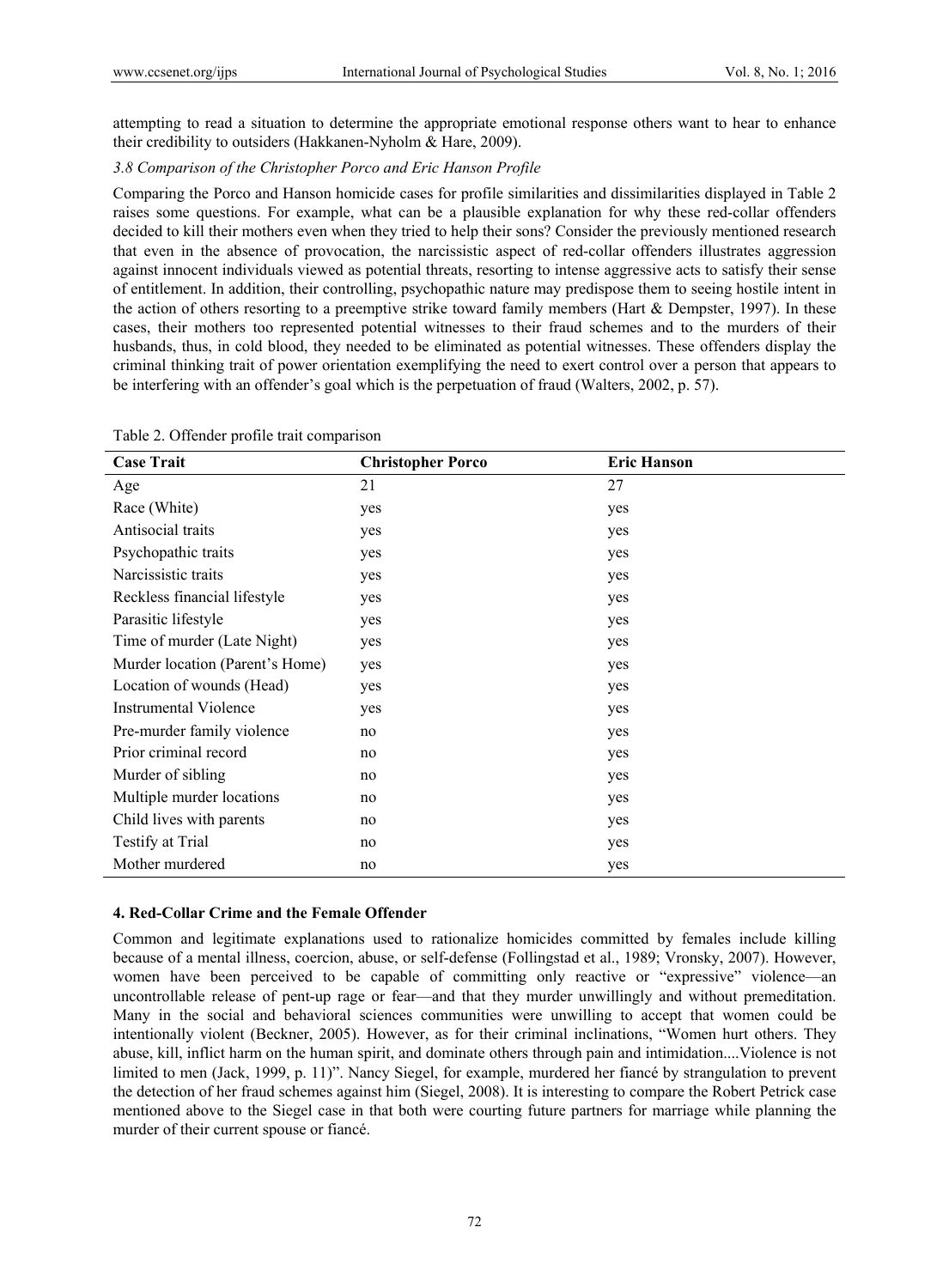### *4.1 Female Behavioral Traits*

Women exhibit anti-social behaviors (Dolan & Vollm, 2009) coupled with personality disorders (Warren & South, 2006) suggesting that they serve as red-collar crime risk factors (Perri & Lichtenwald, 2010). Psychopathy, for example, is displayed by both genders Cleckley (1976), although psychopathy has been studied in reference to men more than to women (Skeem et al., 2011). According to Dr. Robert Hare, there are many clinical accounts of female psychopaths, but relatively little empirical research (Carozza, 2008). Reasons for the neglect of research on female psychopathy include the persistence of rigid sex role stereotypes in society and the diagnosis of personality disorders is, to a large extent, influenced by sex role expectations (Widom, 1978; Brown, 1996). Female offenders diagnosed with narcissistic personality disorder (Warren et al., 2002) and psychopathy engaged in violence, homicide and white-collar crimes (Warren & South, 2006; McKee, 2006).

The available evidence suggests that male and female psychopaths share similar interpersonal and affective features, including egocentricity, deceptiveness, shallow emotions, and lack of empathy (Carozza, 2008), resorting to brutal violence including the use of instrumental violence and engaging in fraud (Wynn, Hoiseth, & Pettersen, 2012). Violence is a solution that is available to them as other forms to control someone such as deceit, manipulation, and charming someone. Female psychopaths were comparable to psychopathic males in terms of irresponsible lifestyles (Rogers, Jordan, & Harrison, 2007), higher unemployment rates and relationship instability (Salekin et al., 1998) more promiscuous behavior (Grann, 2000) and relying on manipulation to achieve goals (Nicholls & Petrila, 2005). Regardless of gender, they do not value traditional social norms, close relationships, can be vengeful, physically violent, and victimize others for personal gain (O'Connor, 2002). Homicide and psychopathy have been linked to female offenders (Hicks, Vaidyanathan, & Patrick, 2010; Weizmann-Henelius, Viemero, & Eronen, 2003). Consider white-collar criminal turned serial killer, Velma Barfield, who poisoned her fraud victims because she believed they would detect and disclose her fraud (Barfield, 1983). Harvard professor and forensic clinical psychologist, Dr. Ellsworth Fersch, concluded that Barfield was a psychopathic criminal, exhibiting manipulation skills, antisocial behavior, coupled with no remorse (Fersch, 2006).

### *4.2 The Sante Kimes Case*

After the victim, David Kazdin, detected that his colleague Sante Kimes committed mortgage fraud in which she obtained a \$280,000 loan in his name, he began receiving threatening telephone calls from Sante demanding that he cooperate with the fraud scheme. Sante's son, Kenny Kimes, indicated that his mother was concerned about Kazdin's detection of the fraud scheme with Sante stating "we're going to have to kill him" (Grace, 2004, para. 7). Kenny went to Kazdin's home and shot him in the back of the head. In other homicide cases, Kenny testified that he and his mother drugged and killed a 55-year-old male banker by holding his head under water in a bathtub (AP, 2004). Sante and Kenny were also convicted of murdering 80-year-old Irene Silverman with the motive of fraudulently obtaining her residence, with the sentencing judge stating, "It is clear that Ms. Kimes has spent virtually all her life plotting and scheming, exploiting, manipulating and preying upon the vulnerable and the gullible at every opportunity" (King, 2002, p. 279).

Forensic psychologist Dr. Arthur Weider stated that Sante displayed psychopathic personality features with "no guilt, conscience, remorse or empathy," adding that Sante was "socially charming, arrogant, full of herself [and] egocentric coupled with a superiority complex" (King, 2002, p. 266). Psychiatrist Dr. William O'Gorman "found Sante to have poor insight and impulsive" and lacking in reflective judgement (King, 2002, p. 252). Despite the extraordinary amount of planning that Sante engaged in, she left behind incriminating evidence perhaps reflecting the "impulsive instrumentality" previously mentioned. For example, Sante maintained voluminous notes of her criminal plans, coupled with maintaining evidence of the crime scene that prompted the sentencing judge to state that Sante "grossly over estimated her own cleverness" coupled with "the staggering stupidity of a criminal keeping a detailed to-do list" (King, 2002, p. 279): comments reflective of previously mentioned narcissistic immunity.

### **5. Red-Collar Crime and Murder-For-Hire**

Murder-for-hire appeals to some red-collar criminals because of the belief, albeit erroneous, that it offers an airtight alibi for the person who takes out the contract, known as the solicitor, at the time of the killing. Contracts to kill begins in the mind of the solicitor who experiences some insurmountable problem that can best be solved by having someone else kill the target. The killing is referred to as a "hit" and the person being killed is referred to as the "target". According to Professor James Black, Most solicitors do not see themselves as killers, "they want to get rid of a problem and go on with their lives…[T]hey see themselves protecting a way of life or restoring a way of life" by avoiding personal responsibility (Piper, 1999, para. 8). While murder-for-hire may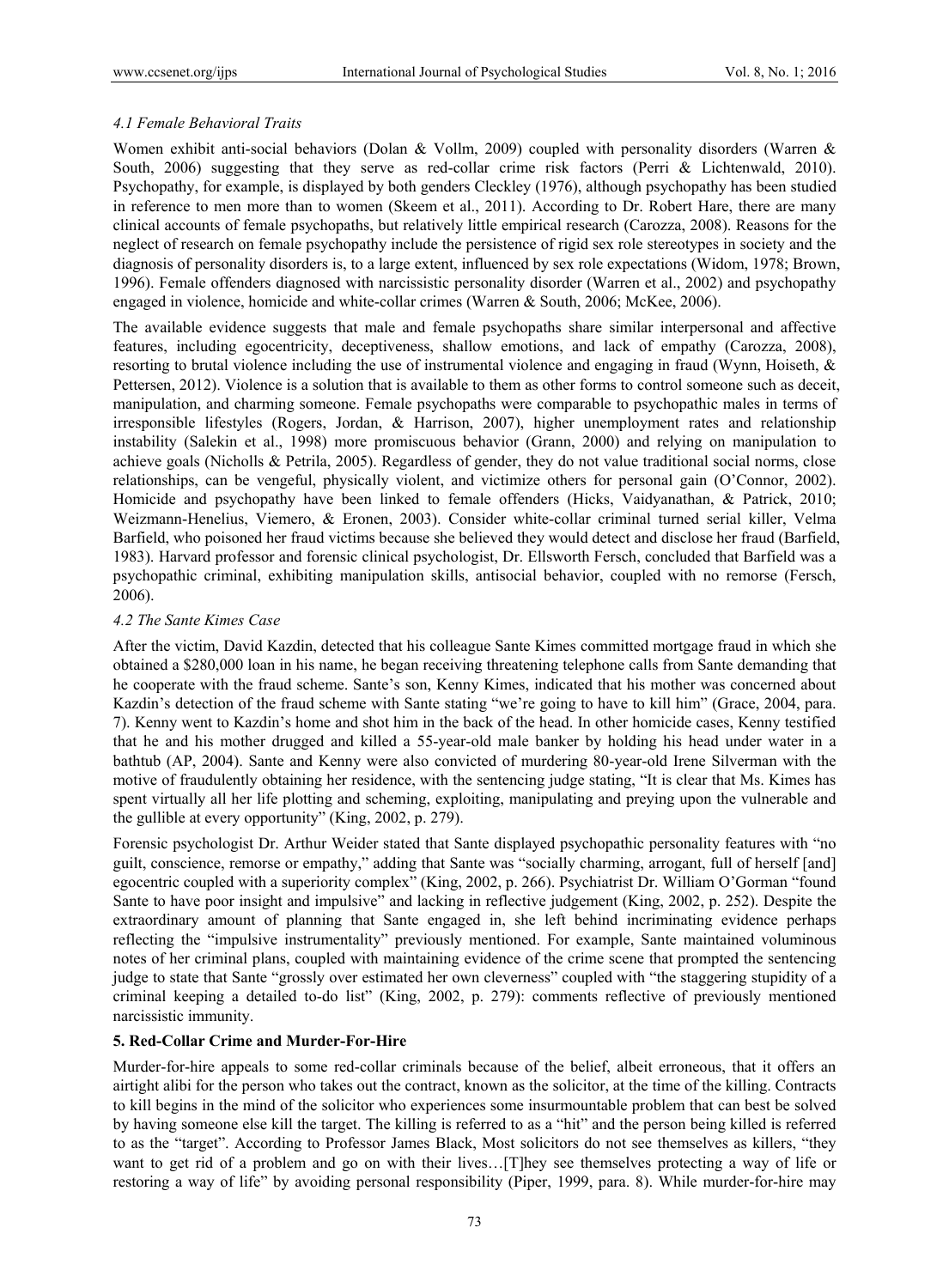appear to outsiders to be an impulsive act, they are the product of considerable reflection and planning (Black  $\&$ Cravens, 2000). In addition, the one that commits the homicide comes in different skill levels: some are professional and others may be classified as amateurish (Schlesinger, 2001). Moreover, international red-collar cases reflect murder-for-hire schemes (Perri & Lichtenwald, 2008b).

### *5.1 The Irwin Margolies Case*

Executive Irwin Margolies was found guilty for the deaths of his controller, Margaret Barbera and her co-worker Jenny Chin (Raab, 1983b). According to Margaret, Irwin generated invoices that were fictitious to create the appearance of revenue in order to get advance payments from the fictitious invoices from a financing company with the fraudulently obtained advance payments laundered to foreign countries (Raab, 1982a). Margaret agreed to testify against Margolies in a fraud inquiry involving the company (Raab, 1982b). According to the prosecutor, Irwin conceived the scheme to have Margaret and Jenny killed in order to silence witnesses who were disclosing his fraud crimes (Raab, 1983a). Irwin wanted Margaret killed first because she had the records that showed the fraud he committed (Chambers, 1984b). Irwin's attorney paid Donald Nash \$2,000 to kill Margaret (Chambers, 1984a). Prior to the murder Nash stalked the federal witness for four months to learn her daily routine (Perri & Lichtenwald, 2008b).

### *5.2 The Fredric Tokars Case*

Attorney Fredric Tokars was found guilty of murdering his wife, Sara Tokars, in a murder-for-hire scheme because Sara discovered documents revealing his involvement in money laundering and tax evasion activities stating that she "knows too much…I'm going to have to have her taken care of (McDonald, 1998, p. 176)." Fredric contracted with his associate, Ed Lawrence, to have his wife killed for \$25,000 (McDonald, 1998), however Mr. Lawrence sub-contracted the killing to a third party for \$5,000 (McDonald, 1993). Lawrence did mention to Fredric that his two boys would be without a mother and Fredric's response was, "They'll be all right…They're young, they'll get over it" (McDonald, 1998, p. 178). While in prison and in reference to Tokars, the psychiatrist stated, "Regarding his personality structure it seems apparent that he has been dealt many narcissistic blows. He has a long history of manipulating and coercing people. He did not talk of his crimes at all and he does not seem to have any remorse for his crimes" (Tokars, 2008, para. 17).

### **6. Red-Collar Crime and Workplace Violence**

Workplace violence is any physical assault, threatening behavior or verbal abuse occurring at or outside the workplace and it does include homicide, one of the leading causes of job-related deaths (Perri & Brody, 2011). Typical examples of employment situations that may pose higher risks for violence include duties that involve mobile workplace assignments, working alone and working with volatile persons (Perri, 2011b). Although there are workplace risks, biases of what white-collar criminals are capable of in terms of aggression may cloud one's judgment by not incorporating those risks factors when performing professional duties.

### *6.1 The Michael Howell Case*

State insurance auditor Sallie Rohrbach was killed by insurance agency owner Michael Howell (Perri & Brody, 2011; Lowe, 2009) because Sallie detected evidence of his insurance fraud (Boudin, 2009; Wright, 2009). According to Howell's wife, Howell became aggressive with Sallie as she questioned him about his finances eventually striking her with a computer stand while she was at his agency (Wright, 2009). One colleague stated, "[W]e just don't expect our people in the field to be put in this kind of danger" (Boudin, 2008, para. 17). Ms. Rohrbach's husband indicated that it was his belief Howell "snapped" and did not plan to murder Sallie (APA, 2008, para. 7). Burton and Stewart (2008) debunk the idea that a person just snaps and commits workplace homicide; they are planned in advance targeting specific individual(s).

### **7. Attempt Red-Collar Crime**

Attempt murder is the incomplete, unsuccessful act of killing someone. The cases listed in Table 3 are reflective of attempt red-collar crime. Interestingly, these cases also reflect murder-for-hire schemes displaying planned, instrumental violence. In the Paul Kruse case, after an employee disclosed the securities fraud to the Federal Bureau of Investigations (FBI), Kruse hired hitmen to murder the former employee to prevent her from testifying for the government (USDOJ, 2013) while Paul's brother who was an accomplice committed suicide prior to the resolution of the case. Consider there may be times when an individual commits suicide due to the fact that their fraud was discovered; however, such an act does not constitute red-collar crime because suicide is not considered a crime. Caution warrants that for investigative purposes a perceived suicide may reflect a red-collar crime given a homicide can be staged to look suicidal (Geberth, 2013).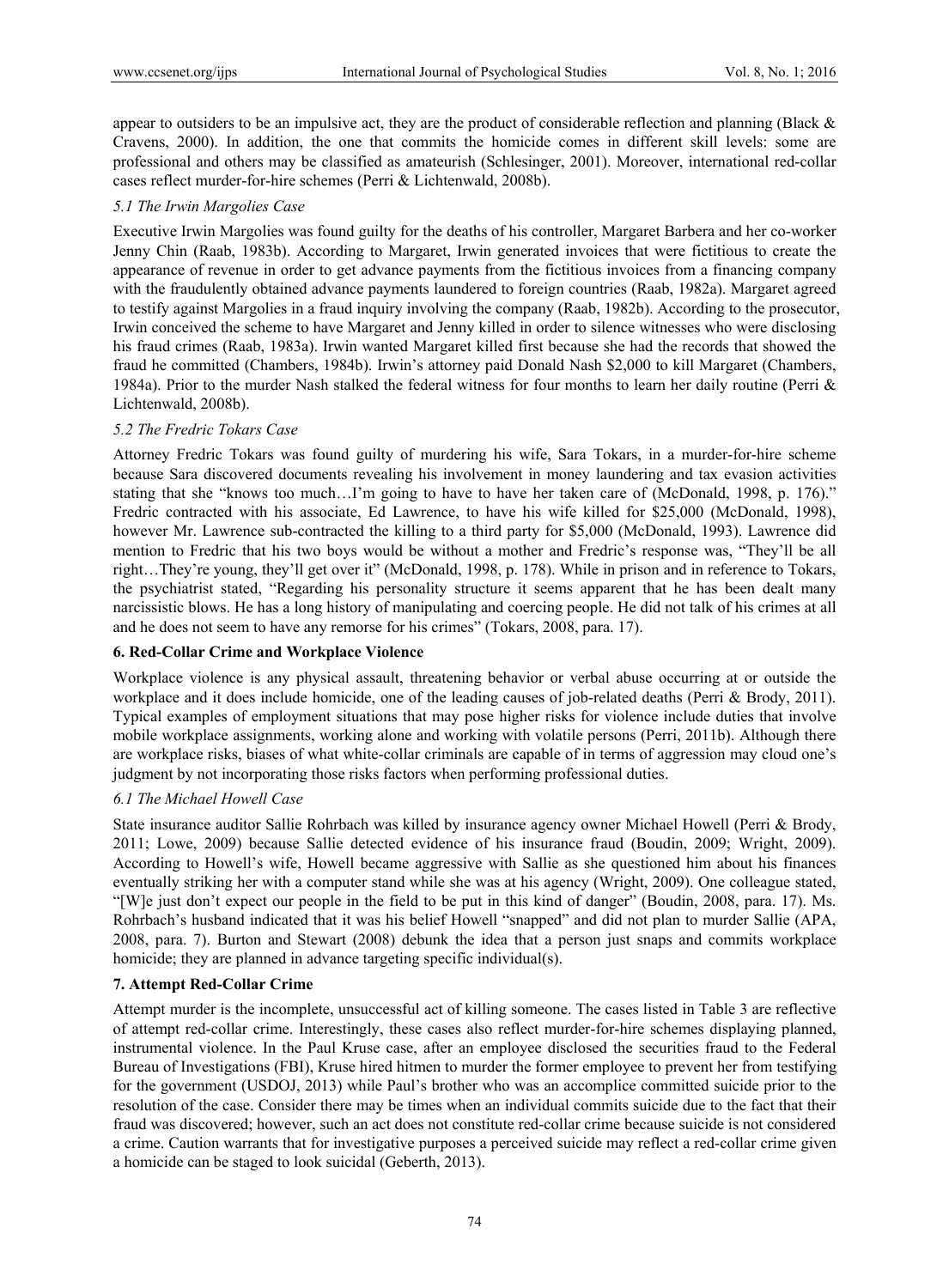| <b>Offender Name</b>   | <b>Type of Fraud</b> | <b>Murder for Hire</b> | <b>Type of Violence</b> | <b>Case Source</b>   |
|------------------------|----------------------|------------------------|-------------------------|----------------------|
| Randy Novak            | Tax                  | Yes                    | Instrumental            | Jones (2008)         |
| William Benbow         | Tax                  | Yes                    | <i>Instrumental</i>     | Geier (2002)         |
| <b>Steven Martinez</b> | Tax                  | Yes                    | Instrumental            | <b>USDOJ</b> (2012)  |
| Paul Kruse             | <b>Securities</b>    | Yes                    | Instrumental            | <b>USDOJ</b> (2013)  |
| James Bunchan          | <b>Securities</b>    | Yes                    | Instrumental            | Saltzman (2009)      |
| Aaron Hand             | Mortgage             | Yes                    | <i>Instrumental</i>     | Rudolf (2012)        |
| Arnold Flowers         | <b>Bank</b>          | Yes                    | <i>Instrumental</i>     | <b>USDOJ</b> (2002)  |
| Sompang                | <b>Bank</b>          | Yes                    | Instrumental            | <b>USDOJ</b> (2002)  |
| Khamsomphou            |                      |                        |                         |                      |
| Christopher Porco      | <b>Bank</b>          | No.                    | Instrumental            | Perri et al. (2008a) |

#### Table 3. Attempt red-collar crime cases

#### *7.1 The Randy Novak Case*

In 2008, Randy Nowak was found guilty of attempt murder of an IRS agent (Smith, 2008). The prosecution argued that Nowak's motive for the murder revolved around the fact that he feared that the agent would disclose the tax fraud and money laundering schemes (Geary, 2009) coupled with not paying taxes for several years (Pera & Geary, 2008). Evidence consisted of recorded conversations between Nowak and an undercover FBI agent posing as a hit man (Jones, 2008). Nowak paid him \$10,000 to kill the agent (Jones, 2008) plus another \$10,000 to burn down the local IRS office so that any documents linked his fraud would be destroyed (Geary, 2009).

### **8. Conclusion**

For many decades misperceptions prevailed about the white-collar offender profile based on projection bias due to the fact that academia failed to devote some of its energies into understanding this offender class to produce a more refined and accurate behavioral profile of white-collar offenders in general and specifically to research those that display violent tendencies. As we have observed, red-collar criminals are not an anomaly to ignore, harboring anti-social and behavioral traits no differently than homicides that occur with street-level homicide offenders. As indicated at the beginning of this article, scholars from diverse disciplines devoting some of their time and resources would greatly assist in refining our understanding of this lethal, understudied offender group.

### **References**

- Ablow, K. (2008, December 17). *Inside the minds of rod blagojevich and bernie madoff*. Retrieved from http://health.blogs.foxnews.com/2008/12/17/inside-the-minds-of-rod-blagoyevich-and-bernie-madoff/
- Alalehto, T. (2003). Economic crime: Does personality matter? *International Journal of Offender Therapy and Comparative Criminology*, *47*(3), 335-355. http://dx.doi.org/10.1177/0306624X03047003007
- Alalheto, T. (2015). White collar criminals: The state of knowledge. *The Open Criminology Journal*, *8*, 28-35.
- AP. (2004, June, 23). *Son says he and mom killed three people*. Retrieved from https://news.google.com/newspapers?id=8i5ZAAAAIBAJ&sjid=dkcNAAAAIBAJ&pg=3513,2860038&dq =sante+kimes+bahamas+murder&hl=en
- AP. (2012, February 6). *Convicted fraudster sentenced in hit plot*. Retrieved from http://www.foxnews.com/us/2012/02/06/convicted-ny-fraudster-sentenced-in-hit-plot/
- APA. (2008). *No death penalty in insurance investigators death*. Retrieved from allvoices.com/news/904758/s/14201993-no-death-penalty-in-insurance-investigator-sdeath
- Baker, R. (2001). *United States of America v. Vance Baker and Rosie Baker, 262 F.3d 124*. Retrieved from http://openjurist.org/262/f3d/124/united-states-of-america-v-vance-baker
- Barfield, V. (1983). *State of North Carolina v. Margie Bullard Barfield, 259 S.E. 2d 510*. Retrieved from https://www.courtlistener.com/opinion/1381583/state-v-barfield/
- Barnard, J. W. (2008). Securities fraud, recidivism and deterrence. *Penn State Law Review*, *113*(1), 189-227. Retrieved from http://scholarship.law.wm.edu/facpubs/161/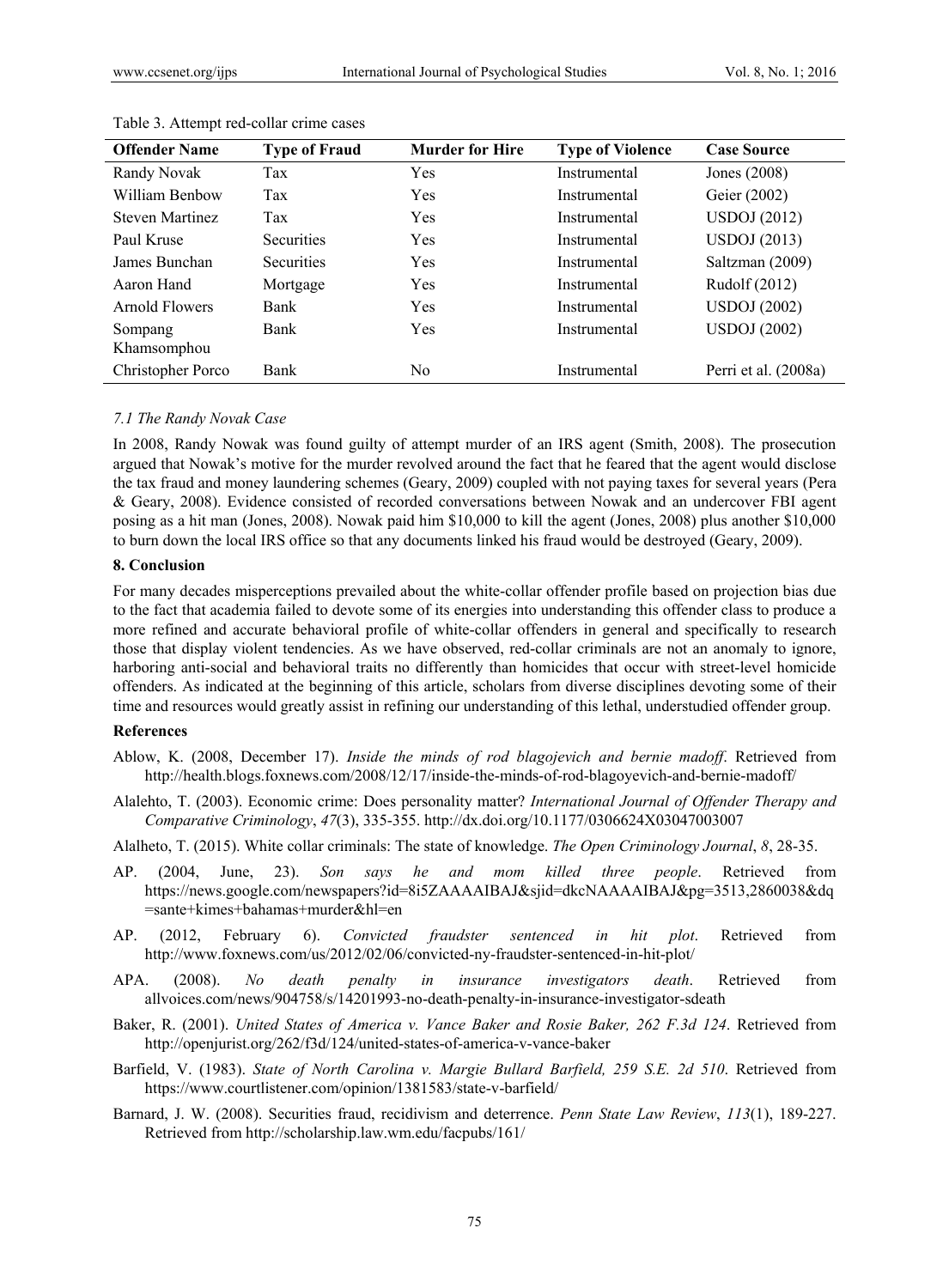- Barnum, A. (2008a, February 27). *Eric hanson: Man who killed 4 family members had personality disorder, psychologist testifies*. Retrieved from http://newsgroups. derkeiler.com/Archive/Alt/alt.true−crime/2008−03/msg00266.html
- Barnum, A. (2008b, February 16). *Hanson takes stand to deny killing relatives, stealing \$140,000*. Retrieved from http://www.chicagotribune.com/news/local/ chi-hanson\_both.2feb16, 1,7546014.story
- Baumeister, R. F. (2001). Violent pride: Do people turn violent because of self-hate or self-love? *Scientific America*, *51*, 96-101. http://dx.doi.org/10.1177/0306624X03047003007
- Baumeister, R. J., Bushman, B. J., & Campbell, W. K. (2000). Self-esteem, narcissism, and aggression: Does violence result from low self-esteem or from threatened egotism? *Current Directions in Psychological Science*, *9*(1), 26-29. http://dx.doi.org/10.1111/1467-8721.00053
- Beckner, H. M. (2005). *Attachment theory as a predictor of female aggression* (Unpublished doctoral dissertation). Texas A & M University. Retrieved from http://oaktrust.library.tamu.edu/handle/1969.1/2546
- Bell, R. (2007). *Suspect*. Retrieved from http://www.trutv.com/library/crime/notorious\_murders/ family/christopher\_porco/4.html
- Benson, M. L., & Simpson, S. (2009). *White-collar crime: An opportunity perspective*. NY: Routledge. http://dx.doi.org/10.4135/9781412971997.n64
- Black, J. A., & Cravens, N. M. (2001). Contracts to kill as scripted behavior. In P. H. Blackman, V. L. Leggett, B. Olson, & J. P. Jarvis (Eds.), *The diversity of homicide: Proceedings of the 2000 annual meeting of the homicide research working group*. Washington, D.C.: Federal Bureau of Investigation.
- Blais, J., & Solodukhin, E., & Forth, A. E. (2014, February). A meta-analysis exploring the relationship between psychopathy and instrumental versus reactive violence. *Criminal Justice and Behavior*, *41*, 797-821. http://dx.doi.org/10.1177/0093854813519629
- Blickle, G., Schelgel, A., & Fassbender, P. (2006). Some personality correlates of business white collar crime. *Applied Psychology: An International Review*, *55*, 220-233. http://dx.doi.org/10.1111/j.1464-0597.2006.00226.x
- Blythe, A. (2015, March, 18). *Jonathan Broyhill convicted of 1st-degree murder*. Retrieved from http://www.newsobserver.com/news/local/crime/article15253856.html
- Boduszek, D., & Hyland, P. (2012). Psycho-sociological review of criminal thinking style. *Journal of Humanistics and Social Sciences*, *1*(1), 28-36.
- Boudin, M. (2008). *Slain insurance investigator family speaks out*. Retrieved from http://www.wcnc.com
- Boudin, M. (2009). *Man pleads guilty to embezzlement, will plead to murder*. Retrieved from http//:www.wcnc.com/news/topstories/stories/wcnc-052109-mw howell\_embezzlement\_plea.24f90dd. html
- Brody, R. G., & Kiehl, K. A. (2010). From white collar to red collar crime. *Journal of Financial Crime*, *17*(3), 351-364. http://dx.doi.org/10.1108/13590791011056318
- Brody, R. G., Melendy S., & Perri, F. S. (2012). Commentary from the American Accounting Association's 2011 Annual Meeting panel on emerging issues in fraud research. *Accounting Horizons*, *26*(3), 513-531. http://dx.doi.org/10.2308/acch-50175
- Bromberg, W. (1948). *Crime of the mind*. Philadelphia: J.P. Lippincott Company.
- Brown, B. M. (1996). *An examination of severe psychopathy in a female offender* (Unpublished doctoral dissertation). The California School of Professional Psychology, San Diego, CA.
- Brown, R. P. (2004). Vengeance is mine: Narcissism, vengeance, and the tendency to forgive. *Journal of Research in Personality*, *38*, 576-584. http://dx.doi.org/10.1016/j.jrp.2003.10.003
- Bucy, P. H., Formby, E. P., Raspanti, M. S., & Rooney, K. E. (2008). Why do they do it? The motives, mores and character of white collar criminals. *St. John's Law Review*, *82*, 401-571.
- Burgoon, J. K., Dunbar, N., & Segrin, C. (2002). Nonverbal influence. In J. P. Dillard, & M. Pfau (Eds), *The Persuasion Handbook: Developments in Theory and Practice*. Thousand Oaks, CA: Sage Publications. http://dx.doi.org/10.4135/9781412976046.n23
- Burkely, M. (2010, September 13). Is dexter a successful psychopath? *Psychology Today*. Retrieved from http://www.psychologytoday.com/blog/the-social-thinker/201009/is-dexter-successful-psychopath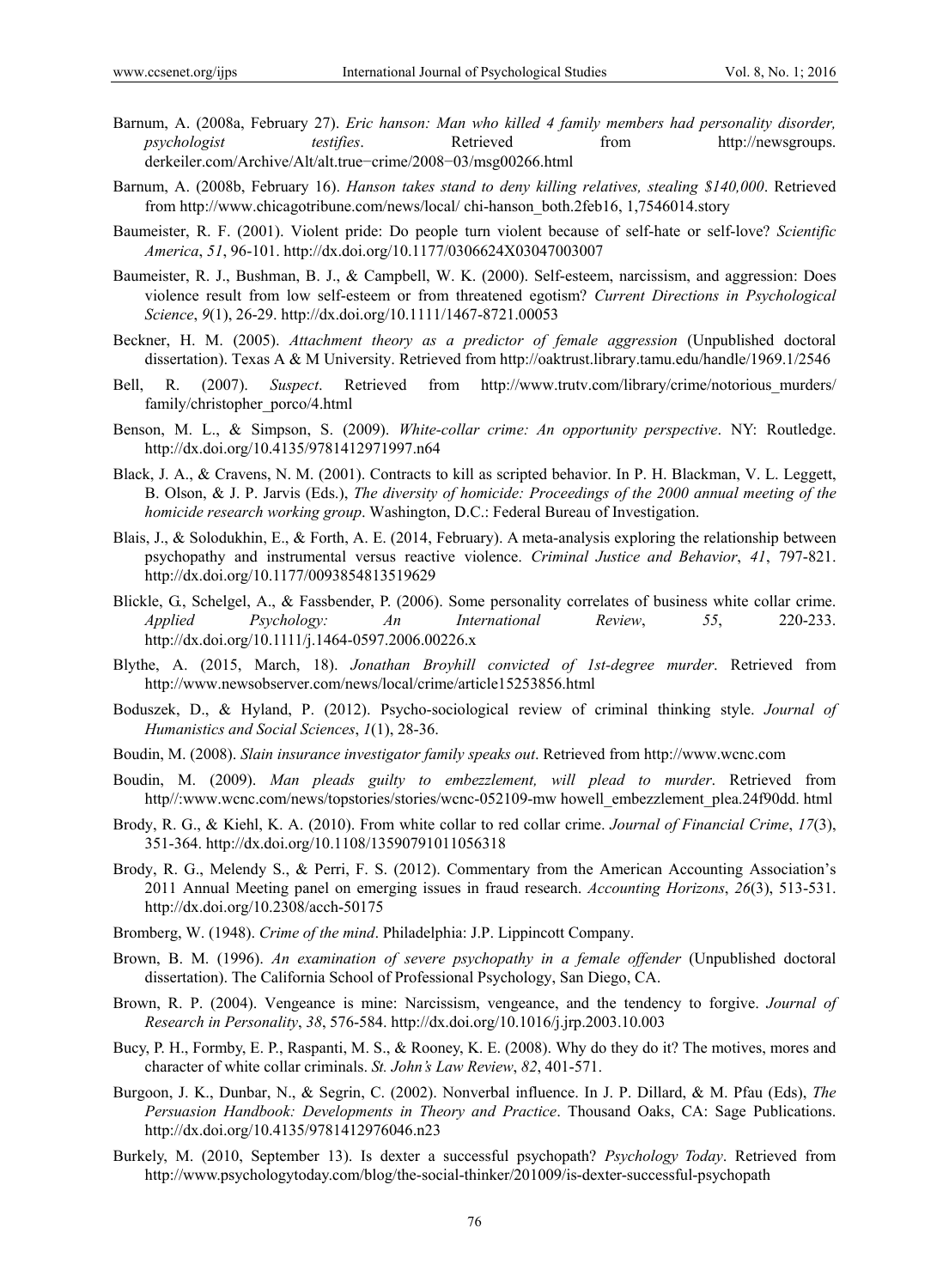- Burton, F., & Stewart, S. (2008, November 26). *Workplace violence: Myths and mitigation*. Retrieved from https://www.stratfor.com/weekly/20081126\_workplace\_violence\_myths\_and\_mitigation
- Bushman, B. J., & Baumeister, R. F. (1998). Threatened egoism, narcissism, self-esteem, and direct and displaced aggression: Does self-love or self-hate lead to violence? *Journal of Personality and Social Psychology*, *75*(1), 219-229. http://dx.doi.org/10.1037/0022-3514.75.1.219
- Cale, E. M., & Lilienfeld, S. O. (2006). Psychopathy factors and risks for aggressive behavior: A test of the "threatened egotism" hypothesis. *Law and Human Behavior*, *30*(1), 51-74. http://dx.doi.org/10.1007/s10979-006-9004-5
- Carozza, D. (2008). These men know "snakes in suits". *Fraud Magazine*, *22*(4), 36-43.
- Chambers, M. (1984a, May 8). *Chief witness testifies on role in CBS killings*. Retrieved from http://www.nytimes.com/1984/05/08/nyregion/chief-witness-testifies-on-role-in-cbs-killings.html
- Chambers, M. **(**1984b, May 10). *Witness tells of murder request*. Retrieved from http://www.nytimes.com/1984/05/10/nyregion/witness-tells-of-murder-request.html
- Chivers, T. (2014, April 6). *Psychopaths: How to spot one*. Retrieved from http://www.telegraph.co.uk/culture/books/10737827/Psychopaths-how-can-you-spot-one.html
- Cleckley, H. (1941). *The mask of sanity* (1st ed.). St. Louis: Mosby.
- Cleckley, H. (1976). *The mask of sanity* (5th ed.). St Louis: Mosby.
- Coleman, J. W. (2002). *The criminal elite: Understanding white-collar crime*. NY: Worth Publishers.
- Collins. (2010, March 2). *USA v. Collins*. Retrieved from http://vlex.com/vid/usa-v-collins-77528356
- Cruz, M. (2006, April 14). *Woman pleads guilty in highland double slaying*. Retrieved from http://www.highbeam.com/doc/1P2-10973691.html
- Curry, C. (2008, January 4). *Investigators relive hansen murder case for forensic files*.
- DiGiacomo, M. (2009, February 28). *Convicted murderers early release opposed*. Retrieved from http://www.delcotimes.com/articles/2009/02/28/news/doc49a8b8f997441901871534.txt
- Dolan, M., & Vollm, B. (2009). Antisocial personality disorder and psychopathy in women: A literature review on the reliability and validity of assessment instruments. *International Journal of Law and Psychiatry*, *32*, 2-9. http://dx.doi.org/10.1016/j.ijlp.2008.11.002
- Dorminey, J. W., Fleming, A. S., Kranacher, M., & Riley, R. A. (2010). Beyond the fraud triangle. *Fraud Magazine*, *26*(5), 18-25.
- Douglas, J. E., Burgess, A. W., Burgess, A. G., & Ressler, R. K. (1992). *Crime classification manual*. Lanham, MD: Lexington Books.
- Fersch, E. L. (2006). *Thinking About Psychopaths and Psychopathy*. NY: iUniverse, Inc.
- Follingstad, D. R., Polek, D. S., Hause, E. S.,Deaton, L. H., Bulger, M. W., & Conway, Z. D. (1989). Factors predicting verdicts in cases where battered women kill their husbands. *Law and Human Behavior*, *13*(3), 253-269. http://dx.doi.org/10.1007/BF01067029
- Freiberg, A. (2000). *Sentencing white-collar criminals*. Retrieved from http://www.aic.gov.au/events/aic%20upcoming%20events/2000/~/media/conferences/fraud/freiberg.ashx
- Friedrichs, D. O. (2007). *Trusted criminals: White collar crime in contemporary society* (3rd ed.). Belmont, CA: Thomson Wadsworth.
- Gacono, C. B., & Meloy, J. R. (2012). *The rorhschach assessment of aggressive and psychopathic personalities*. NY: Routledge, Taylor & Francis Group.
- Gaede, D. (2007). *State of North Dakota v. Dennis James Gaede, 2007 N.D. 125*. https://www.ndcourts.gov/court/opinions/20100312.htm
- Geary, J. (2009, March 5). *Nowak gets 30 years in murder for hire plot*. Retrieved from http://www.theledger.com/article/20090305/NEWS/903050242
- Geberth, V. J. (2013). *The Seven Major Mistakes in Suicide Investigation*. Retrieved from http://www.practicalhomicide.com/Research/7mistakes.htm
- Geir. (2002, June). *MD businessman pleads guilty to murder for hire*. Retrieved from http://thedailyrecord.com/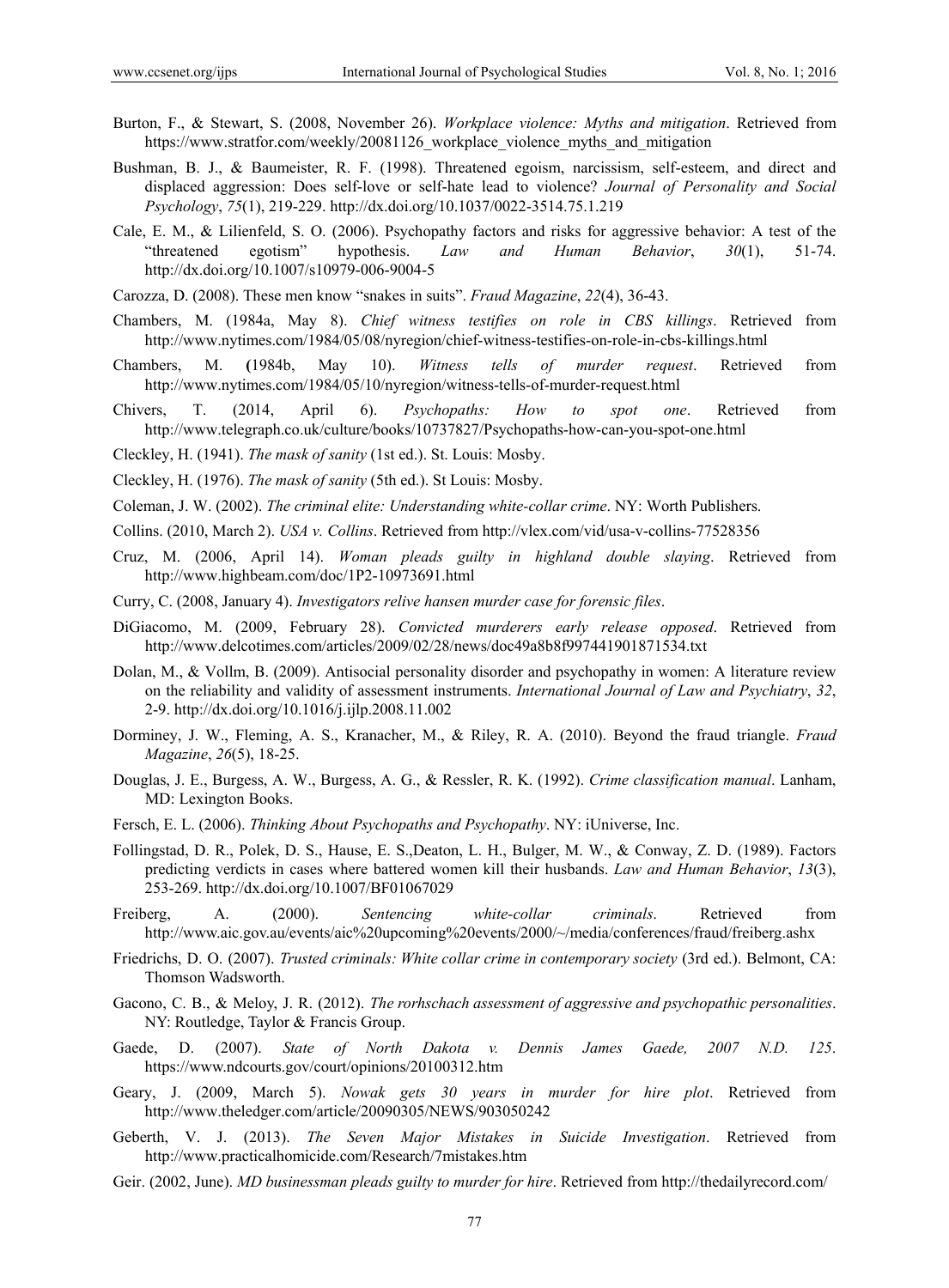- Glenn, A. L., & Raine, A. (2009). Psychopathy and instrumental aggression: Evolutionary, neurobiological, and legal perspectives. *International Journal of Law and Psychiatry*, *32*, 253-258. http://dx.doi.org/10.1016/j.ijlp.2009.04.002
- Golz, J. (2008a, February 20). *Hanson found guilty of killing four family members*. Retrieved from http://www.suntimes.com/news/ metro/805558,hansonguilty022008.article
- Golz, J. (2008b, February 17). *Defendant takes the stand, admits to financial problems*. Retrieved from http://www.suntimes.com/news/metro/805558,hansonguilty022008
- Goodman, M. (2010, April 15). *The embezzler next door*. Retrieved from http://abcnews.go.com/Business/white-collar-crime-fraudsters-embezzlers-family-friends-neighbors/story?i d=10378038
- Grace. (2004, June 18). *Kimes son: Mom told me to do it*. Retrieved from http://www.cbsnews.com/news/kimes-son-mom-told-me-to-do-it/
- Grann, M. (2000). The PCL-R and gender. *European Journal of Psychological Assessment*, *16*, 147-149. http://dx.doi.org/10.1027//1015-5759.16.3.147
- Gregory, T. (2008, February 6). *Sister of slaying victim testifies about phone calls, threat at brother's murder trial*. Retrieved from http://www.chicagotribune.com/news/local/chi-hanson-trial\_ webfeb06,1,1324846.story
- Gregory, T., & Barnum, A. (2008a, February 27). *Jury in eric hanson murder case begins sentencing*  deliberations. Retrieved from http://www.chicagotribunecom/news.local/chi-hanson web. 28feb28,1,7387409. story?track=rss
- Gregory, T., & Barnum, A. (2008b, May 2). *Hansons odyssey ends as execution is set*. Retrieved from http://articles.chicagotribune.com/2008-05-02/news/0805010789\_1\_credit-card-fraud-death-sentence-credit card-companies
- Grondahl, P. (2006, August 13). *Porco labeled a psycho killer*. Retrieved from http://www.timesunion.com/AspStories/story.asp?storyID=508011&category=PORCO&BCCode =&newsdate=8/16/2006
- Gutowski, C. (2008a, January 11). *After more than two years, naperville murder trial set to begin*. Retrieved from http://www.dailyherald. com/story/print/?id=111080
- Gutowski, C. (2008b, February 27). *Fate of killer hangs in balance*. Retrieved from http://www.dailyherald.com/story/?id=142858
- Gutowski, C. (2008c, February 27). *Hanson sentenced to death for murder of 4 family members*. Retrieved from http://www.dailyherald. com/story/?id=143146
- Gutowski, C. (2008d, January 27). *How authorities came to charge Eric Hanson with his family's murder*. Retrieved from http://www.dailyherald.com/story/?id=122232
- Hakkanen-Nyholm, H., & Hare, R. D. (2009). Psychopathy, homicide and the courts: Working the system. *Criminal Justice and Behavior*, *36*(8), 761-777. http://dx.doi.org/10.1177/0093854809336946
- Hanlon, R. (2010, October, 19). *Correspondence and interview with Dr. Robert Hanlon*.
- Hansen, G. (2004). *People of the State of Illinois v. George Hansen*. County of Winnebago, Case Number 04CF4215.
- Hanson, E. (2010). *State of Illinois v. Eric Hanson, 238 Ill. 2d 74, 939 N.E.2d 238*. Retrieved from http://www.leagle.com/decision/In%20ILCO%2020100624326.xml/PEOPLE%20v.%20HANSON
- Hare, R. (1999). *Without conscience: The disturbing world of the psychopaths among us*. New York: The Guilford Press Inc.
- Hare, R. (1991). *The Hare psychopathy checklist: Revised manual*. Canada: Multi-Health Systems, Inc.
- Harel, J. (2015). Are white collar criminals exceptional? In *Electronic Thesis and Dissertation Repository* (pp. 1-111). Retrieved from http://ir.lib.uwo.ca/cgi/viewcontent.cgi?article=4474&context=etd
- Hart, S. D., & Dempster, R. J. (1997). Impulsivity and psychopathy. In C. D. Webster, & M. A. Jackson, *Impulsivity*. NY: The Guilford Press.
- Hasnas, J. (2005). Ethics and the problem of white collar crime. *American University Law School*, *54*, 579-660.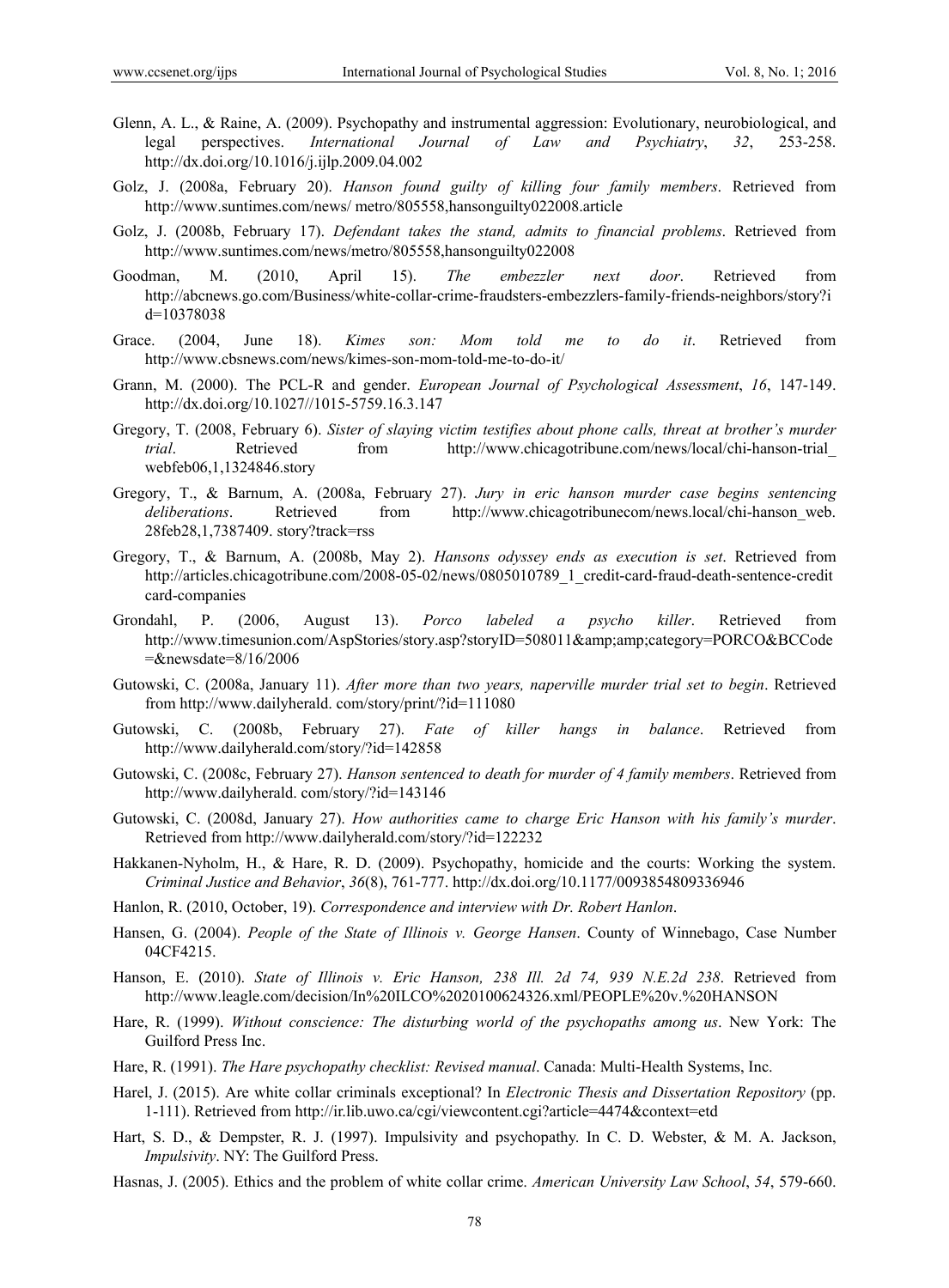http://dx.doi.org/10.1007/s10551-007-9641-8

- Heath, J. (2008). Business ethics and moral motivation: A criminological perspective. *Journal of Business Ethics*, *83*, 595-614.
- Herman, H. (2011, January 27). *Closing statements given in murder trial*. Retrieved from http://readingeagle.com/article.aspx?id=282292
- Herve, H., & Yuille, J. (2007). *The psychopath*. Lawrence Erlbaum Associates.
- Hicks, B. M., Vaidyanathan, U., & Patrick, C. J. (2010). Validating female psychopathy subtypes: Differences in personality, antisocial and violent behavior, substance abuse, trauma, and mental health. *Personality Disorders: Theory, Research, and Treatment*, *1*(1), 38-57. http://dx.doi.org/10.1037/a0018135
- Hobbs, D., & Wright, R. (2006). *The sage handbook on fieldwork*. CA: Sage Publications.
- Jack, D. C. (1999). *Behind the mask: Destruction and creativity in women's aggression*. Boston: Harvard University Press.
- Jones, K. (2005, November 30). *Ex-computer consultant convicted in Google murder trial*. Retrieved from http://www.informationweek.com/ex-computer-consultant-convicted-in-google-murder-trial/d/d-id/103839 6?
- Jones, S. (2008, July 31). *Man held in plot to kill irs agent*. Retrieved from http://www.theledger.com/article/20080731/NEWS/940003671
- Kanazawa, S. (2011, March 13). *Criminals look different from non-criminals*. Retrieved from http://www.psychologytoday.com/blog/the-scientific-fundamentalist/201103/criminals-look-different-noncr iminals
- Karlin, R. (2006, July 24). *Forged transcripts center of attention*. Retrieved from http://www.timesunion.com/AspStories/story.asp?storyID=502280&category=PORCO&BCCode=&newsd ate=6/18/2008
- Kimes, S. (2006). *State of California v. Santé Kimes, 2006 WL 1320752, (Cal.App. 2nd Dist.)*.
- King, J. (2002). *Dead end: The crime story of the decade—Murder, incest, and high-tech thievery*. NY: M. Evans.
- KTLA. (2009, July 21). *Slain Realtor had ties to fraud, homicide case*. Retrieved from http://www.ktla.com/news/landing/ktla-real-estate-showing-body,0,1645758.story.
- Laurell, J., & Belfrage, H., & Hellstom, A. (2010). Facets on the psychopathy checklist screening version and instrumental violence in forensic psychiatric patients. *Criminal Behavior and Mental Health*, *20*, 285-294. http://dx.doi.org/10.1002/cbm.779
- Lau, J. (2005). *John Lau v. Glenn Goord, 4 N.Y.3d 765, 825 N.E.2d 141, 792 N.Y.S.2d 9*. Retrieved from http://www.leagle.com/decision/2008939540FSupp2d399\_1908.xml/LAU%20v.%20GOORD
- Leedom, L. J. (2006). *Just like his father?* Healing Arts Press.
- Lesha, J., & Lesha, D. (2012). Psychopathy and white collar crime: A review of literature. *SEEU Review*, *8*(2), 1-18. http://dx.doi.org/10.2478/v10306-012-0017-2
- Lewis, J. (2005a, November 15). *Petrick's financee, former girlfriend testify in day 6 testimony*. Retrieved from http://www.wral.com/news/local/story/121861/
- Lewis, J. (2005b, November 14). *Prosecution: Computers map out Petrick's plan to kill wife*. Retrieved from http://www.wral.com/news/local/story/121815/
- Lewis, J. (2005c, November 28). *Petrick prosecutors to reopen case with new computer evidence*. Retrieved from http://www.wral.com/news/local/story/122105/
- Lilly, J., Cullen, F., & Ball, R. (2011). *Criminological Theory: Context and Consequences* (5th ed.). CA: Sage Publications.
- Listwan, S. J., Picquero, N. L., & Van Voorhis, P. (2010). Recidivism among a white-collar sample: Does personality matter? *The Australian and New Zealand Journal of Criminology*, *43*(1), 156-174. http://dx.doi.org/10.1375/acri.43.1.156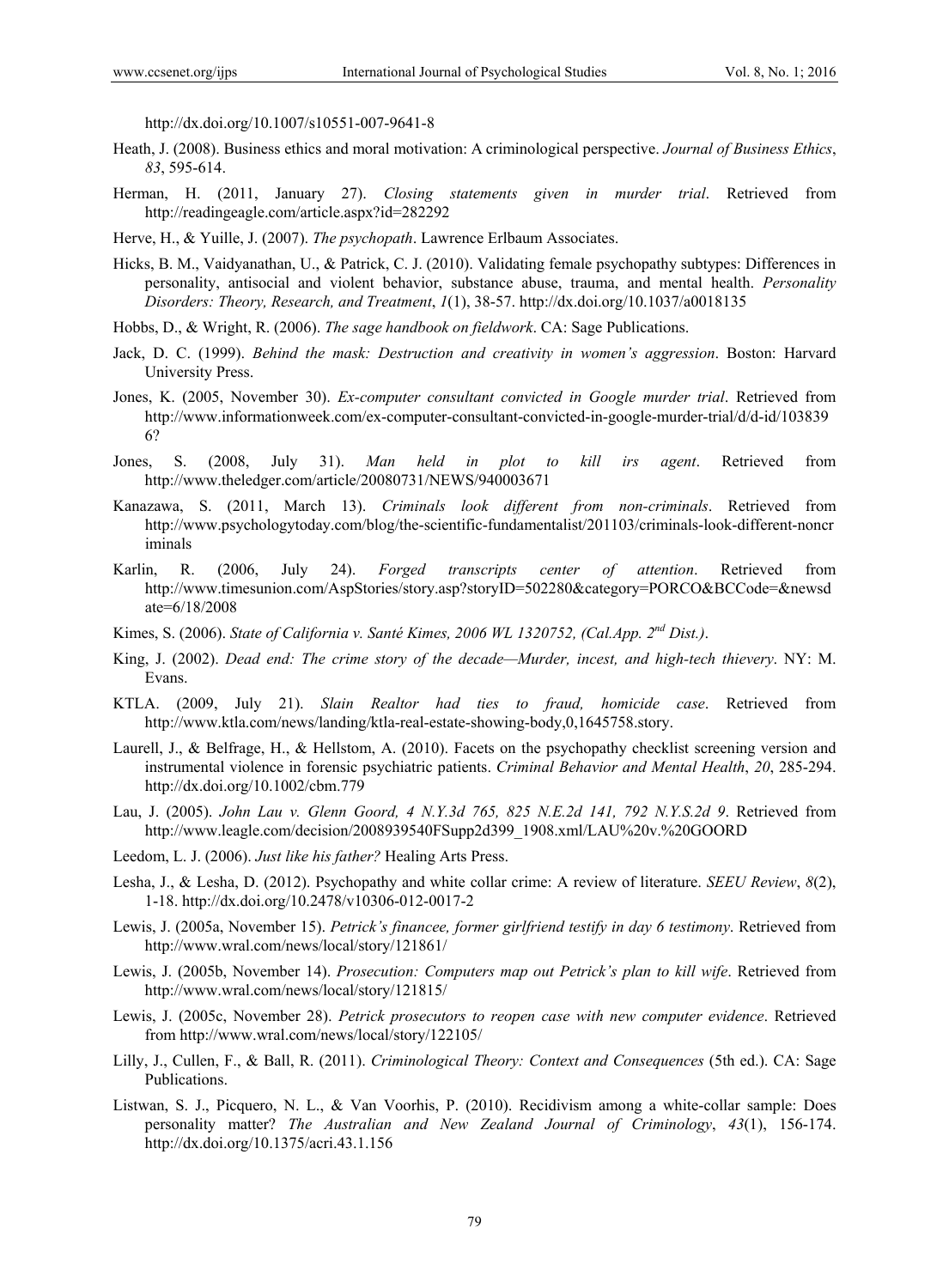- Lowe, J. (2009, May 29). *Howell pleads guilty to murder of rohrbach*. Retrieved from http://www.news14.com/content/top\_stories/609910/howell-pleadsguilty-to-murder-of-rohrbach/Default.as px
- Lyons, B. (2006a, August 1). *Joan Porco tells of anger*. Retrieved from http://www. timesunion.com/AspStories/story.asp?storyID=504489&category=PORCO&BCCode=&newsdate=6/18/20 08
- Lyons, B. (2006b, July 5). *Porco judge weighs thefts*. Retrieved from http://www.timesunion.com/news/article/Porco-judge-weighs-thefts-580224.php
- Machen, R. (2010, September 1). *Two district men found guilty in slaying of witness: Victim was to testify in maryland fraud case*. Retrieved from http://www.justice.gov/usao/dc/news/2011/jan/11-029.pdf
- Margolies, I. (1987). *Jacqueline Barbera v. William French Smith, 836 F.2d 96*. Retrieved from http://openjurist.org/836/f2d/96/barbera-v-smith-s-s
- Martens, W. H. J. (2003). Constructive functions of aggressions in psychopaths. *Priory Metical Journals*. Retrieved from http://priory.com/psych/socio.htm
- Martinez, E. (2010, January 11). *Ramones manager linda stein murder: Assistant goes to trial*. Retrieved from http://www.cbsnews.com/news/ramones-manager-linda-stein-murder-assistant-goes-on-trial/
- Martinez, M. A., Zeichner, A., Reidy, D. E., & Miller, J. D. (2008). Narcissism and displaced aggression: Effects of positive, negative and delayed feedback. *Personality Differences*, *44*, 140-149. http://dx.doi.org/10.1016/j.paid.2007.07.012
- Mauer, D. (1974). *The american confidence man*. Springfield, Illinois: Charles C. Thomas.
- McDonald, R. (1993, June 1). *Sara's Story*. Retrieved from http://www.atlantamagazine.com/great-reads/sara-tokars-murder/
- McDonald, R. (1998). *Secrets never lie*. New York: Avon Books.
- McGurrin, D., Jarrell, M., Jahn, A., & Cochrane, B. (2013). White collar crime representation in the criminological literature revisited 2001-2010. *Western Criminological Review*, *14*(2), 3-19.
- McKee, G. R. (2006). *Why mothers kill*. New York: Oxford University Press. http://dx.doi.org/10.1093/med:psych/9780195182736.001.0001
- McNiff, E., & Cuomo, C. (2006, July 12). *Amid the carnage, a mother's love*. Retrieved from http://www.abcnews.go.com/US/LegalCenter/story?id=2179489&page=1
- Meloy, J. R. (2002). *The psychopathic mind*. A Jason Aronson Book.
- Mikos, R. (2008). *United States of America v. Ronald Mikos, Nos. 06-2375, 06-2376 & 06-2421*. Retrieved from http://caselaw.findlaw.com/us-7th-circuit/1015097.html
- Moore, K. M., Gilman, R., & Kethledge, R. (2013, February 15). *United States of America v. Michael E. Peppel*. Retrieved from http://www.ca6.uscourts.gov/opinions.pdf/13a0042p-06.pdf
- Mullins-Sweat, S. N., Glover, N. G., Derefinko, K. J., Miller, J. D., & Widiger, T. A. (2010). The search for the successful psychopath. *Journal of Research in Personality*, *44*, 554-558. http://dx.doi.org/10.1016/j.jrp.2010.05.010
- Murphy, C., & Vess, J. (2003). Subtypes of psychopathy: Proposed differences between narcissistic, borderline, sadistic and antisocial psychopaths. *Psychiatric Quarterly*, *74*(1), 11-29. http://dx.doi.org/10.1023/A:1021137521142
- Nicholls, T. L., & Petrila, J. (2005). Gender and psychopathy: An overview of important issues and introduction to the special issue. *Behavioral Sciences and the Law*, *23*, 729-741. http://dx.doi.org/10.1002/bsl.677
- O'Connor, D. A. (2002). *The female psychopath: Validity and factor structure of the revised psychopathy checklist (PCL-R) in women inmates* (Unpublished doctoral dissertation). Florida State University, Department of Psychology.
- Parcher, A. (2009). *Silver spring man found guilty in murder of wheaton woman, 83*. Retrieved from http://www.gazette.net/stories/10212009/damanew225632\_32535.shtml.
- Patterson, S. (2011). *Self-described "fraud consultant" charged with another embezzlement*. Retrieved from http://www.acfe.com/article.aspx?id=4294970224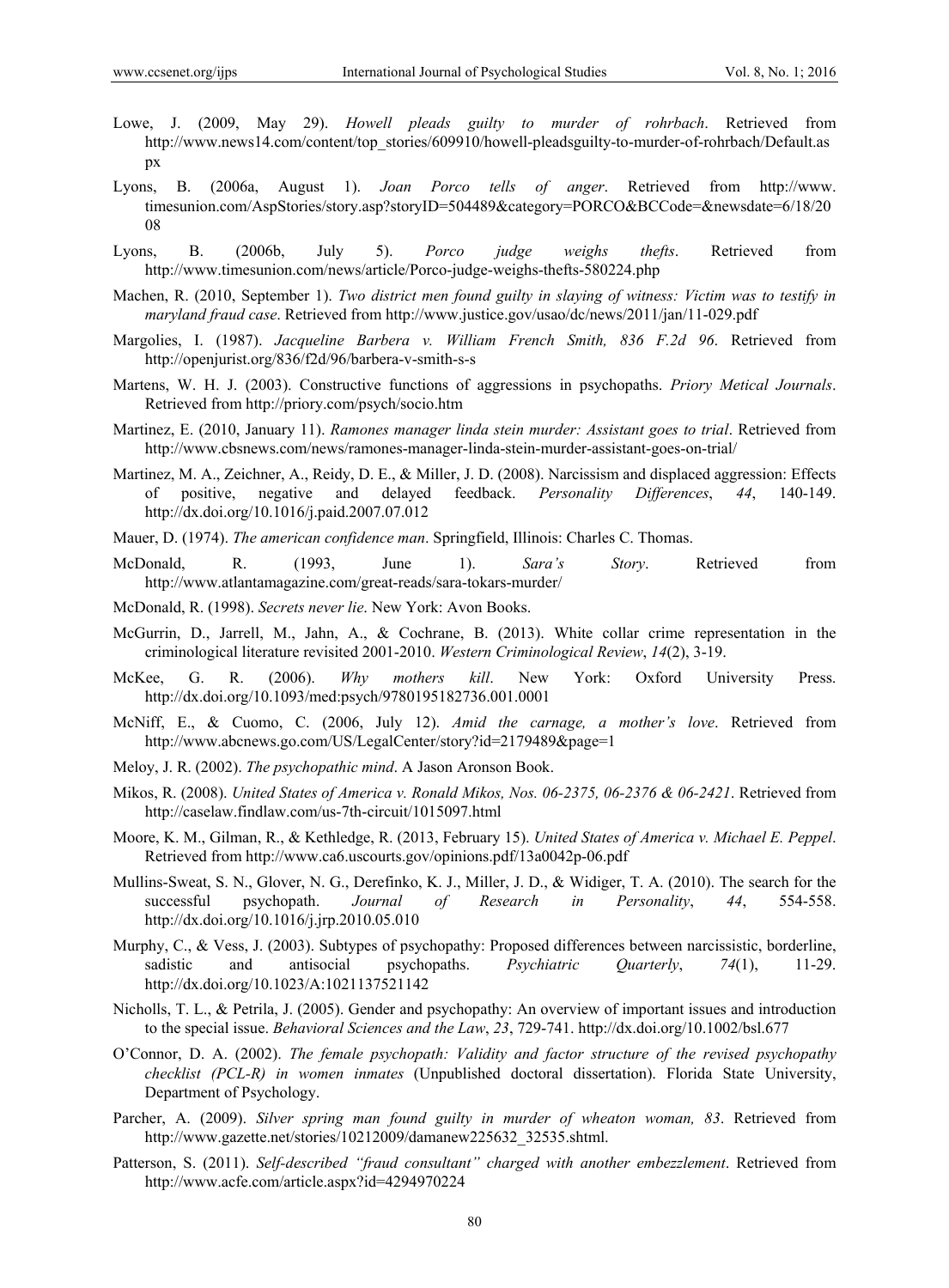- Pera, E., & Geary, J. (2008). *Suspect in murder plot leaves many people puzzled*. Retrieved from www.theledger.com/article/20080731/NEWS/940003671
- Perri, F. S. (2011a). The flawed interview of a psychopathic killer: What went wrong? *Journal of Investigative Psychology and Offender Profiling*, *8*(1), 41-57. http://dx.doi.org/10.1002/jip.128
- Perri, F. S. (2011b). The perils of fraud detection at work. *Forensic Examiner*, *20*(1), 114-124.
- Perri, F. S. (2011c). White collar criminals: The 'kinder, gentler' offender? *Journal of Investigative Psychology and Offender Profiling*, *8*, 217-241. http://dx.doi.org/10.1002/jip.140
- Perri, F. S. (2013). Visionaries or False Prophets. *Journal of Contemporary Criminal Justice*, *29*(3), 331-350. http://dx.doi.org/10.1177/1043986213496008
- Perri, F. S., & Brody, R. G. (2011). The Sallie rohrbach story: Lessons for auditors and fraud examiners. *Journal of Financial Crime*, *18*(1), 93-104. http://dx.doi.org/10.1108/13590791111098825
- Perri, F. S., & Brody, R. G. (2012). The toptics of fraud: Affiliations that enhance offender credibility. *Journal of Financial Crime*, *19*(3), 305-320. http://dx.doi.org/10.1108/13590791211243147
- Perri, F. S., & Brody, R. G., & Paperny, J. M. (2014). Debunking the myth of the out of character offense. *Journal of Forensic & Investigative Accounting*, *6*(2), 1-51.
- Perri, F. S., & Lichtenwald, T. G. (2007). A proposed addition to the fbi criminal classification manual: Fraud detection homicide. *Forensic Examiner*, *16*(4), 18-31.
- Perri, F. S., & Lichtenwald, T. G. (2008a). The arrogant chameleons: Exposing fraud detection homicide. *Forensic Examiner*, *17*(1), 26-34.
- Perri, F. S., & Lichtenwald, T. G. (2008b). A tale of two countries: International fraud detection homicide. *Forensic Examiner*, *17*(2), 72-78.
- Perri, F. S., Lichtenwald, T. G., & MacKenzie, P. (2008c). The lull before the storm: Adult children who kill their parents. *Forensic Examiner*, *17*(3), 40-54.
- Perri, F. S., & Lichtenwald, T. G. (2010). The last frontier: Myths & the female psychopathic killer. *Forensic Examiner*, *19*(2), 50-67.
- Perri, F. S., Lichtenwald, T. G., & Mieczkowska, E. M. (2014). Sutherland, cleckley and beyond: White-collar crime and psychopathy. *International Journal of Psychological Studies*, *6*(4), 71-88. http://dx.doi.org/10.5539/ijps.v6n4p71
- Perri, F. S., & Mieczkowska, E. M. (2015). I didn't intend to deceive anyone: Fraud rationalizations and the guilty mind. *Fraud Magazine*, *30*(2), 43-47.
- Petrick, R. (2007). *State of North Carolina v. Robert Petrick, No.03CRS49331*. Retrieved from http://www.lexisone.com/lx1/caselaw/freecaselaw?action=OCLGetCaseDetail&format=FULL&sourceID= baaib&searchTerm=eScY.ieTa.UYGW.bcgU&searchFlag=y&l1loc=FCLOW
- Pincus, A. L., & Lukowitsky, M. R. (2010). Pathological narcissism and narcissistic personality disorder. *The Annual Review of Clinical Psychology*, *6*(8). http://dx.doi.org/10.1146/annurev.clinpsy.121208.131215
- Piper, S. (1999). To die for. *Tennessee Alumnus Magazine*, *79*(3). Retrieved from http://alumnus.tennessee.edu/
- Pleyte, M. (2003, December 1). *White collar crime in the twenty first century*. Retrieved from http://blj.ucdavis.edu/archives/vol-4-no-1/White-Collar-Crime-in-The-Twenty-First-Century.html
- Porter, S., & Woodworth M. (2002). In cold blood: Characteristics of criminal homicides as a function of psychopathy. *Journal of Abnormal Psychology*, *111*(3), 436-445. http://dx.doi.org/10.1037/0021-843X.111.3.436
- Porter, S., & Woodworth M. (2006). Psychopathy & aggression. In C. Patrick (Ed.), *Handbook of Psychopathy*  (pp. 481-494). NY: Guilford.
- Porter, S., & Woodworth, M. (2007). "I'm sorry, I did it…but he started it": A comparison of the official and self-reported homicide descriptions of psychopaths and non-psychopaths. *Law and Human Behavior*, *31*(1), 91-107. http://dx.doi.org/10.1007/s10979-006-9033-0
- Raab, S. (1982a, April 14). *4th slaying linked to 3 on west side*. Retrieved from http://www.nytimes.com/1982/04/14/nyregion/4th-slaying-linked-to-3-on-west-side.html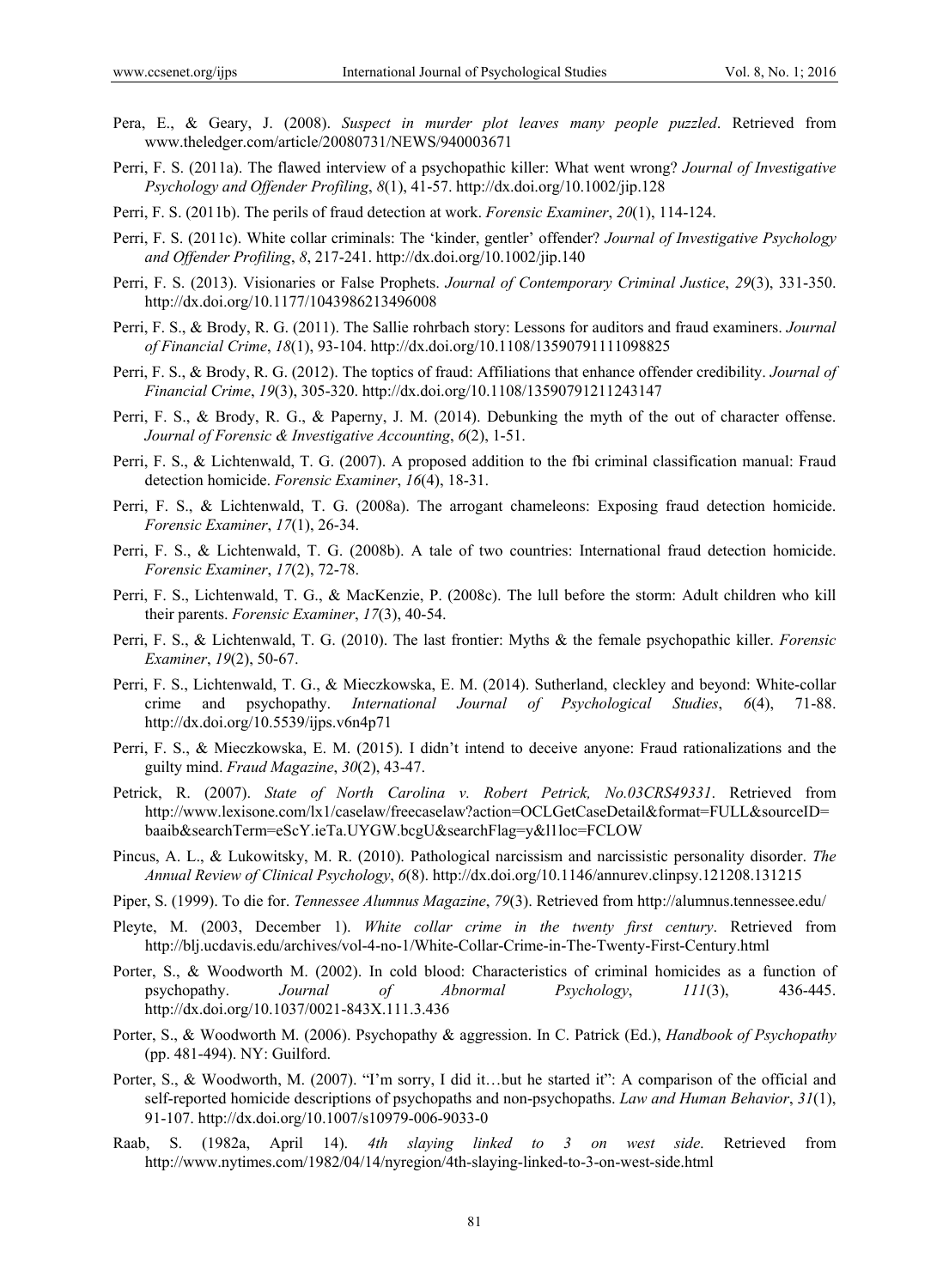- Raab, S. (1982b, April 16). *Slain woman had identified her employer as fraud key*. Retrieved from http://www.nytimes.com/1982/04/16/nyregion/slain-woman-had-identified-her-employer-as-fraud-key.html
- Raab, S. (1983a, April 1). *Trial begins in CBS murder case*. Retrieved from http://www.nytimes.com/1983/04/01/nyregion/trial-begins-in-the-cbs-murder-case.html
- Raab, S. (1983b, April 24). *Bits of evidence are focus in the CBS killings*. Retrieved from http://www.nytimes.com/1983/04/24/nyregion/bits-of-evidence-are-focus-in-the-cbs-killings.html
- Ragatz, L., & Fremouw, W. (2010). A critical examination of research on the psychological profiles of white-collar criminals. *Journal of Forensic Psychological Practice*, *10*(5), 373-402. http://dx.doi.org/10.1080/15228932.2010.489846
- Ragatz, L., Fremouw, W., & Baker, E. (2012). The psychological profile of white-collar offenders: Demographics, criminal thinking, psychopathic traits, and psychopathology. *Criminal Justice and Behavior*, *39*(7), 978-997. http://dx.doi.org/10.1177/0093854812437846
- Ramamoorti, S. (2008, November). The psychology and sociology of fraud: Integrating the behavioral sciences component into fraud and forensic accounting curricula. *Issues in Accounting Education*, 351-363. http://dx.doi.org/10.2308/iace.2008.23.4.521
- Ray, J. V. (2007). *Psychopathy, attitudinal beliefs, and white collar crime*. Retrieved from http://www.mendeley.com/research/psychopathy-attitudinal-beliefs-white-collar-crime-3/
- Ray, J. V., & Jones, S. (2011). Self-reported psychopathic traits and their relation to intentions to engage in environmental offending. *International Journal of Offender Therapy and Comparative Criminology*, *55*, 370-391. http://dx.doi.org/10.1177/0306624X10361582
- Rieber, R. W. (1997). *Manufacturing social distress: Psychopathy in everyday life*. NY: Plenum Press. http://dx.doi.org/10.1007/978-1-4899-0053-1
- Reidy, D. E., Zeichner, A., & Martinez, M. A. (2008a). Effects of psychopathy traits on unprovoked aggression. *Aggressive Behavior*, *34*, 319-328. http://dx.doi.org/10.1002/ab.20238
- Reidy, D. E., Zeichner, A., Foster, J. D., & Martinez, M. A. (2008b). Effects of narcissistic entitlement and exploitativeness on human physical aggression. *Personality and Individual Differences*, *44*, 865-875. http://dx.doi.org/10.1016/j.paid.2007.10.015
- Rogers, R., Jordan, M. J., & Harrision, K. S. (2007). Facets of psychopathy and axis II traits among jail detainees. *Behavioral Science and the Law*, *25*(4), 471-483. http://dx.doi.org/10.1002/bsl.767
- Rozek, D. (2005, November 5). *Son charged in quadruple murder: Naperville man killed to hide theft*. Retrieved from http://www.findarticles com/p/articles/mi\_qn4155/is\_20051105?pnum= 2&opg=n15910884
- Rudolf, J. (2012, January 23). *Aaron hand, disgraced mortgage broker pleads guilty to murder-for-hire plot from prison.* Retrieved from http://www.huffingtonpost.com/2012/01/23/aaronhand-murder-for-hire-plot\_n\_1224130.html
- Russ, E., Shedler, J., Bradley, R., & Westen, D. (2008). Refining the construct of narcissistic personality disorder: Diagnostic criteria and subtypes. *American Journal of Psychiatry*, *161*(11), 1473-1481. http://dx.doi.org/10.1176/appi.ajp.2008.07030376
- Salekin, R. T., Rogers, R., & Sewell, K. W. (1997). Construct validity of psychopathy in a female offender sample. *Journal of Abnormal Psychology*, *106*(4), 576-585. http://dx.doi.org/10.1037/0021-843X.106.4.576
- Saltzman, J. (2009, August 14). *Ponzi schemer gets 2d sentence*. Retrieved from http://www.boston.com/news/local/massachusetts/articles/2009/08/14/ponzi\_schemer\_gets\_2d\_sentence/
- Samenow, S. E. (1984). *Inside the criminal mind*. NY: Times Books.
- Samenow, S. E. (2010a). *The myth of the out of character crime*. CT: Preager Publishers.
- Samenow, S. E. (2010b). *October, the myth of the out of character crime*. Retrieved from http://members.cox.net/samenow/conceptoctober\_10.html
- Schlesinger, L. B. (2001). The contract murderer: Patterns, characteristics, and dynamics. *Journal of Forensic Science*, *46*(5), 1119-1123. http://dx.doi.org/10.1520/JFS15108J
- Schlegel, K., & Weisburd, D. (1992). *White-collar crime reconsidered*. Boston, MA: Northeastern University Press.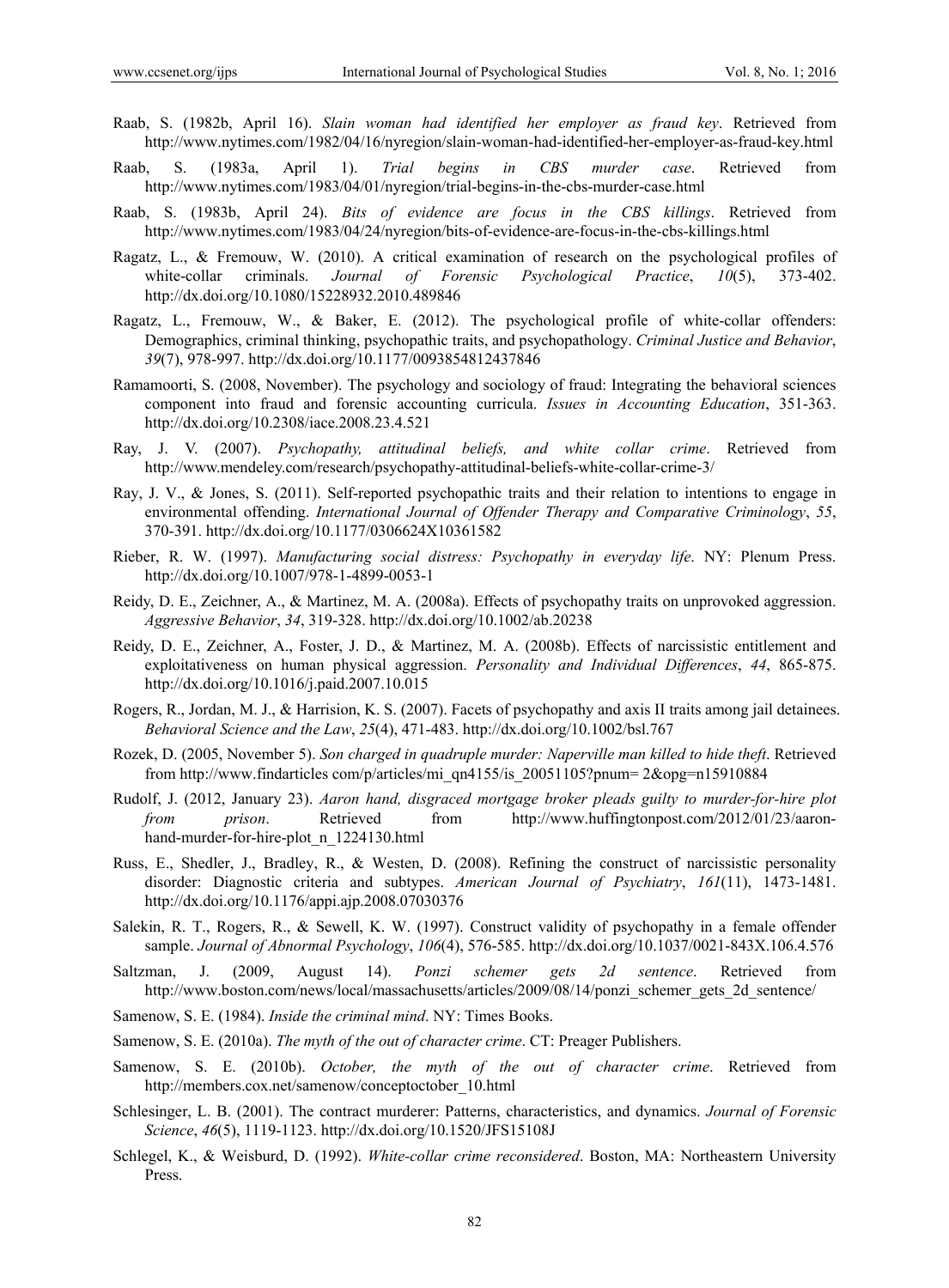Shover, N., & Wright, J. (2001). *Crimes of privilege*. NY: Oxford University Press.

- Shover, N., & Grabosky, P. (2009). The global economy, economic crisis, and white-collar crime, Editorial Introduction. *Criminology and Public Policy*, *9*(3), 429-433. http://onlinelibrary.wiley.com/doi/10.1111/cpp.2010.9.issue-3/issuetoc
- Siegel, N. (2008). *United States of America v. Nancy Jean Siegel, No. 07*-4551. Retrieved from http://caselaw.findlaw.com/us-4th-circuit/1238203.html
- Simpson, S. (2013). White-collar crime: A review of recent developments and promising directions for future research. *Annual Review of Sociology*, *39*, 309-331. http://dx.doi.org/10.1146/annurev-soc-071811-145546
- Skeem, J., Johansson, P., Andershed, H., Kerr, M., & Lounden, J. E. (2007). Two subtypes of psychopathic violent offenders that parallel primary and secondary variants. *Journal of Abnormal Psychology*, *116*(2), 395-409. http://dx.doi.org/10.1037/0021-843X.116.2.395
- Skeem, J., Polaschek, D., Patrick, J., & Lilienfeld, S. (2011). Psychopathic personality: Bridging the gap between scientific evidence and public policy. *Psychological Science in the Public Interest*, *12*(3), 95-162. http://dx.doi.org/10.1177/1529100611426706
- Smith, J. (1991, January 4). *Accused hit man denied bail in fraud witnesses slaying*. Retrieved from http://articles.philly.com/1991‐01‐04/news/25820873\_1\_insurance‐fraud‐fbi‐informant‐contractslaying
- Smith, D. (2008, August 1). *Florida businessman paid hit man to delete irs agent*. Retrieved from http://www.efluxmedia.com/news\_Fla\_Businessman\_Paid\_Hit\_Man\_to\_Delete\_IRS\_Agent\_21343.html
- Smith, S. & Lilienfeld, S. (2012). Psychopathy in the workplace: The knowns and unknowns. *Aggression and Violent Behavior*, *18*(2), 204-218. http://dx.doi.org/10.1016/j.avb.2012.11.007
- Snowden, R. J., Gray, N. S., Smith, J., Morris, M., & MacCulloch, M. J. (2004). Implicit affective associations to violence in psychopathic murderers. *The Journal of Forensic Psychiatry & Psychology*, *15*(4), 620-641. http://dx.doi.org/10.1080/14789940412331313377
- Spencer, S. (2005, July 23). *Man accused in slayings admits to loan sharking*. Retrieved from http://www.nytimes.com/2004/12/12/magazine/12PSYCHO.html?pagewanted=print&position=
- Stout, M. (2005). *The sociopath next door*. NY: Random House.
- Sutherland, E. H. (1934). *Principles of Criminology*. Chicago: J.B. Lippincott Company.
- Sutherland, E. H. (1949). *White collar crime*. NY: Holt, Rinehart & Winston.
- Taxman, F. S., Rhodes, A. G., & Dumenci, L. (2011). Construct and predictive validity of criminal thinking scales. *Criminal Justice and Behavior*, *38*(2), 174-187. http://dx.doi.org/10.1177/0093854810389550
- Tokars, F. (1996). *United States of America v. Fredric W. Tokars, 95 F.2d 1520*. Retrieved from http://openjurist.org/95/f3d/1520/united-states-v-w-tokars-h
- Tokars, F. (2008, December 8). *Infamous murderer, prison snitch fred tokars*. Retrieved from http://bogbuster2.blogspot.com/2008/12/infamous-murderer-prison-snitch-fred.html.
- USDOJ. (2002). *United Stated Department of Justice. Two sentenced on witness tampering and bank fraud charges*. Retrieved from http://www.justice.gov/archive/opa/pr/2003/July/03\_crm\_415.htm
- USDOJ. (2012). *United States Department of Justice. Ramona tax preparer pleads guilty to murder for hire, witness tampering, filing false tax returns, witness tampering, identity theft, money laundering and fraud*. Retrieved from https://www.fbi.gov/sandiego/press-releases/2012/ramonatax-preparer-pleads-guilty-to-murder-for-hire-witness-tampering-filing-false-tax-returns-with-the-irs-identit y-theft-money-laundering-and-fraud
- USDOJ. (2013). *United States Department of Justice. Florida man sentenced to 30 years in prison for orchestrating fraud scheme, attempting to murder witness, and murder-for-hire*. Retrieved from http://www.justice.gov/opa/pr/florida-man-sentenced-30-years-prison-orchestrating-fraud-scheme-attemptin g-murder-witness
- Vronsky, P. (2007). *Female serial killers*. NY: The Penguin Group.Walsh, A., & Hemmens, C. (2008). *Introduction to criminology*. London: Sage.
- Walters, G. D. (1995). The Psychological Inventory of Criminal Thinking Styles: Part I. Reliability and Initial Validity. *Criminal Justice and Behavior*, *22*, 307-325. http://dx.doi.org/10.1177/0093854895022003008